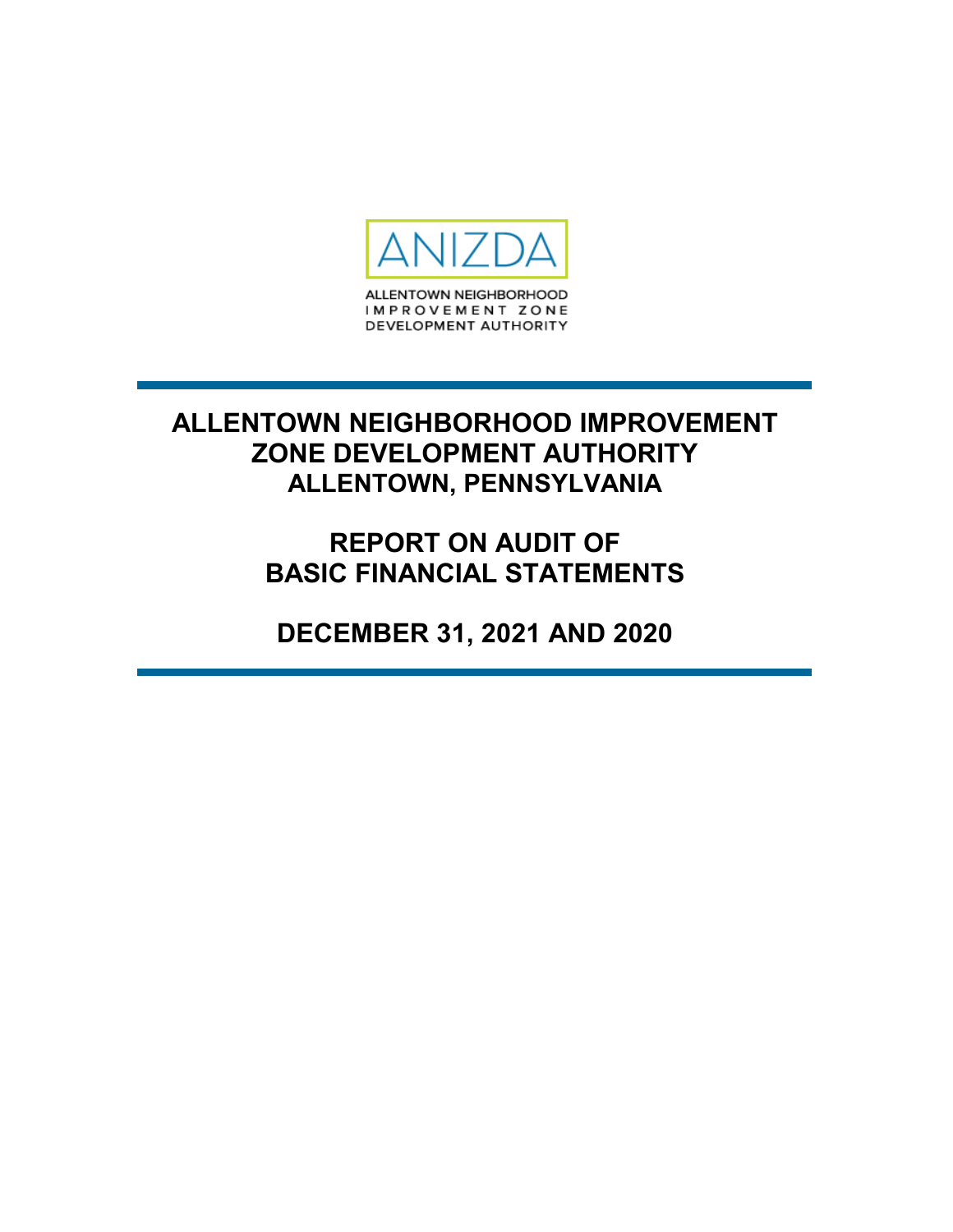# ALLENTOWN NEIGHBORHOOD IMPROVEMENT ZONE DEVELOPMENT AUTHORITY ALLENTOWN, PENNSYLVANIA

# TABLE OF CONTENTS

**PAGE** 

| INDEPENDENT AUDITOR'S REPORT                                  |    |
|---------------------------------------------------------------|----|
| MANAGEMENT'S DISCUSSION AND ANALYSIS                          | 4  |
| BASIC FINANCIAL STATEMENTS                                    |    |
| <b>Statements of Net Position</b>                             | 9  |
| Statements of Revenues, Expenses, and Changes in Net Position | 10 |
| <b>Statements of Cash Flows</b>                               | 11 |
| Notes to Financial Statements                                 | 12 |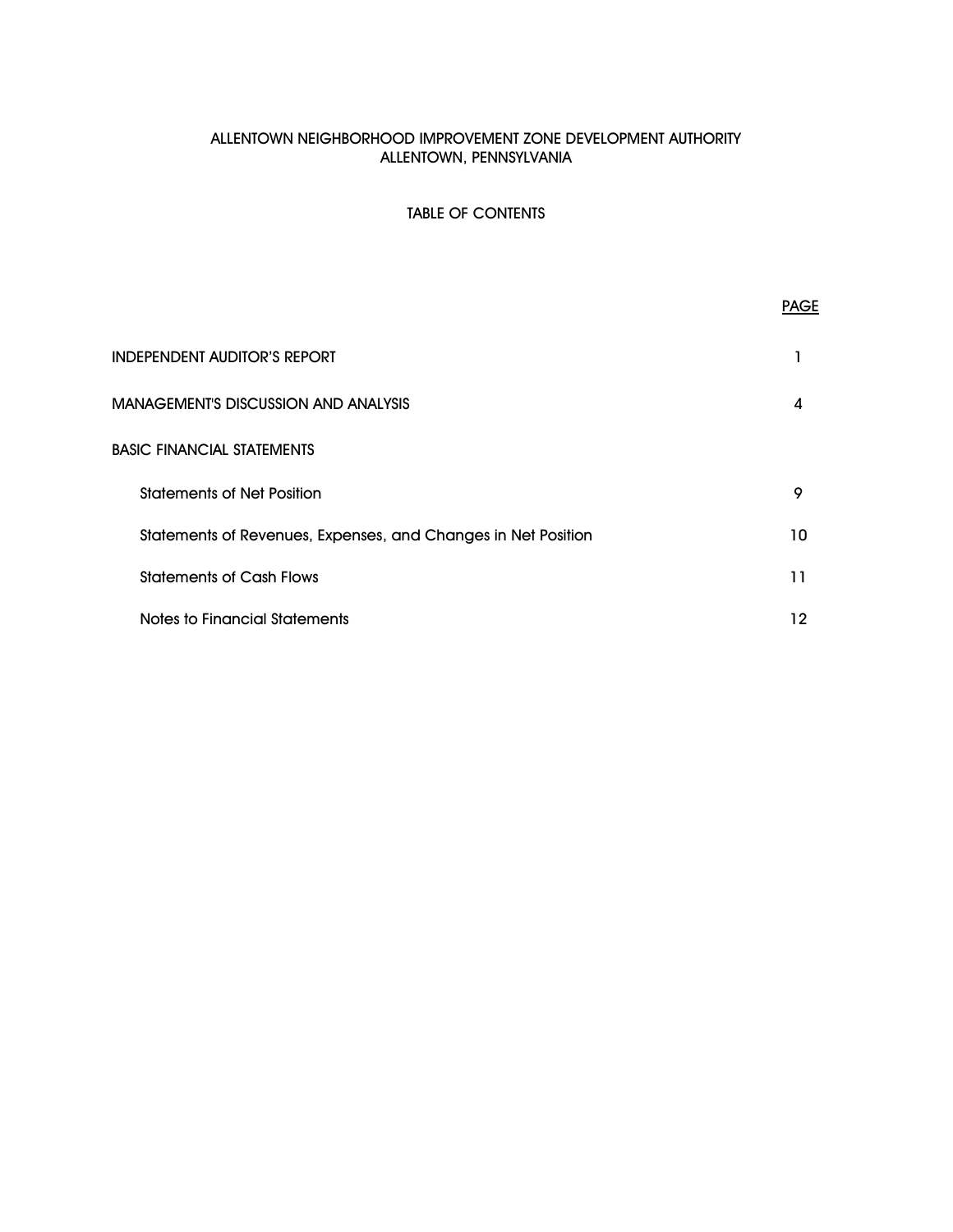

## INDEPENDENT AUDITOR'S REPORT

May 20, 2022

To the Authority Board Members Allentown Neighborhood Improvement Zone Development Authority Allentown, Pennsylvania

#### **Opinion**

We have audited the accompanying financial statements of the Allentown Neighborhood Improvement Zone Development Authority ("ANIZDA"), Allentown, Pennsylvania, as of and for the years ended December 31, 2021 and 2020, and the related notes to the financial statements, which collectively comprise ANIZDA's basic financial statements as listed in the table of contents.

In our opinion, the accompanying financial statements present fairly, in all material respects, the financial position of ANIZDA as of December 31, 2021 and 2020, and the changes in its financial position and cash flows for the years then ended in accordance with accounting principles generally accepted in the United States of America.

## Basis for Opinion

We conducted our audits in accordance with auditing standards generally accepted in the United States of America ("GAAS"). Our responsibilities under those standards are further described in the Auditor's Responsibilities for the Audit of the Financial Statements section of our report. We are required to be independent of ANIZDA and to meet our other ethical responsibilities, in accordance with the relevant ethical requirements relating to our audit. We believe that the audit evidence we have obtained is sufficient and appropriate to provide a basis for our audit opinion.

## Responsibilities of Management for the Financial Statements

ANIZDA's management is responsible for the preparation and fair presentation of the financial statements in accordance with accounting principles generally accepted in the United States of America, and for the design, implementation, and maintenance of internal control relevant to the

- 1 -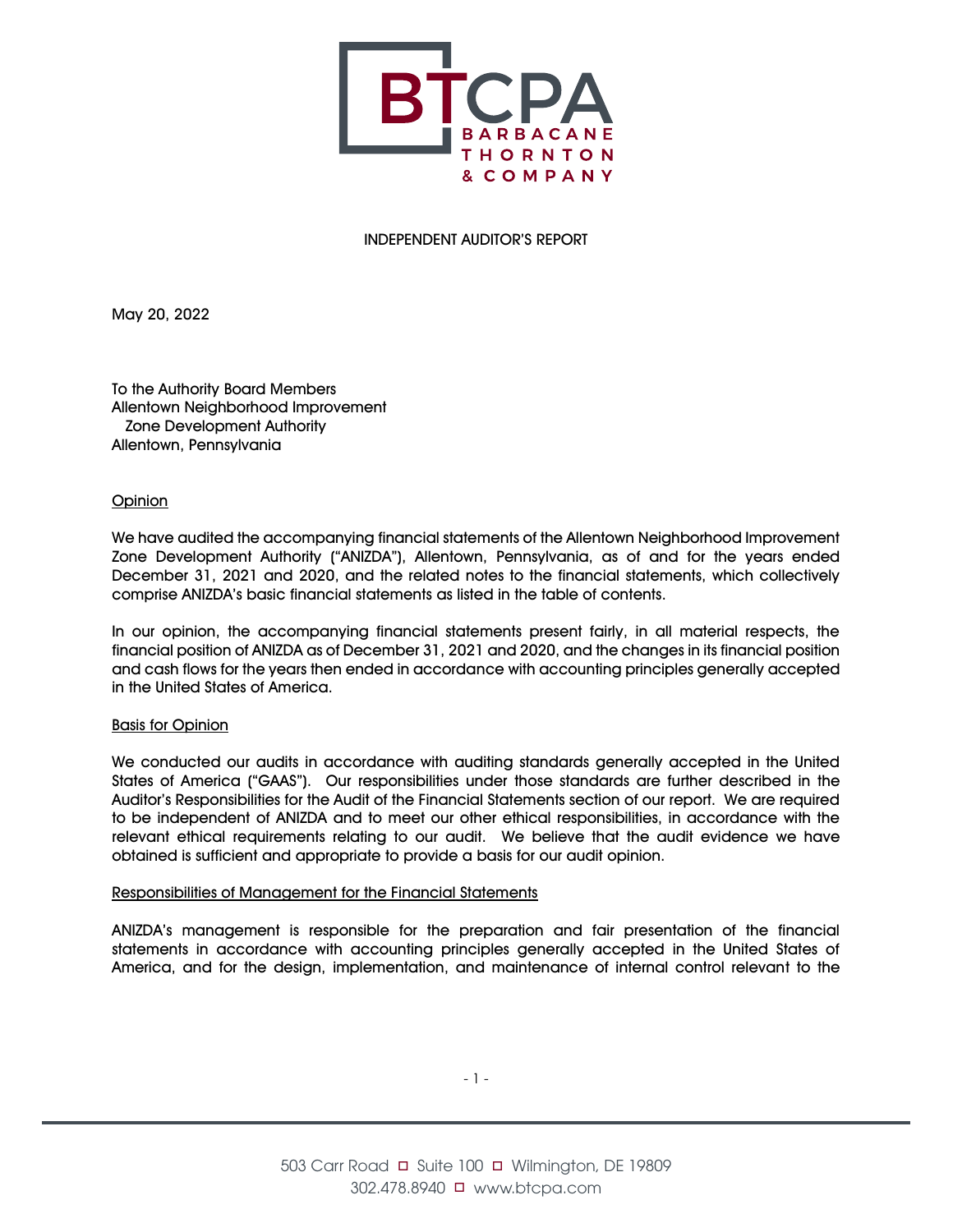To the Authority Board Members Allentown Neighborhood Improvement Zone Development Authority

preparation and fair presentation of financial statements that are free from material misstatement, whether due to fraud or error.

In preparing the financial statements, management is required to evaluate whether there are conditions or events, considered in the aggregate, that raise substantial doubt about ANIZDA's ability to continue as a going concern for one year after the date that the financial statements are issued.

#### Auditor's Responsibilities for the Audit of the Financial Statements

Our objectives are to obtain reasonable assurance about whether the financial statements as a whole are free from material misstatement, whether due to fraud or error, and to issue an auditor's report that includes our opinion. Reasonable assurance is a high level of assurance but is not absolute assurance and, therefore, is not a guarantee that an audit conducted in accordance with GAAS will always detect a material misstatement when it exists. The risk of not detecting a material misstatement resulting from fraud is higher than for one resulting from error, as fraud may involve collusion, forgery, intentional omissions, misrepresentations, or the override of internal control. Misstatements are considered material if there is a substantial likelihood that, individually or in the aggregate, they would influence the judgment made by a reasonable user based on the financial statements.

In performing an audit in accordance with GAAS, we:

- Exercise professional judgment and maintain professional skepticism throughout the audit.
- Identify and assess the risks of material misstatement of the financial statements, whether due to fraud or error, and design and perform audit procedures responsive to those risks. Such procedures include examining, on a test basis, evidence regarding the amounts and disclosures in the financial statements.
- Obtain an understanding of internal control relevant to the audit in order to design audit procedures that are appropriate in the circumstances, but not for the purpose of expressing an opinion on the effectiveness of ANIZDA's internal control. Accordingly, no such opinion is expressed.
- Evaluate the appropriateness of accounting policies used and the reasonableness of significant accounting estimates made by management, as well as evaluate the overall presentation of the financial statements.
- Conclude whether, in our judgment, there are conditions or events, considered in the aggregate, that raise substantial doubt about ANIZDA's ability to continue as a going concern for a reasonable period of time.

We are required to communicate with those charged with governance regarding, among other matters, the planned scope and timing of the audit, significant audit findings, and certain internal controlrelated matters that we identified during the audit.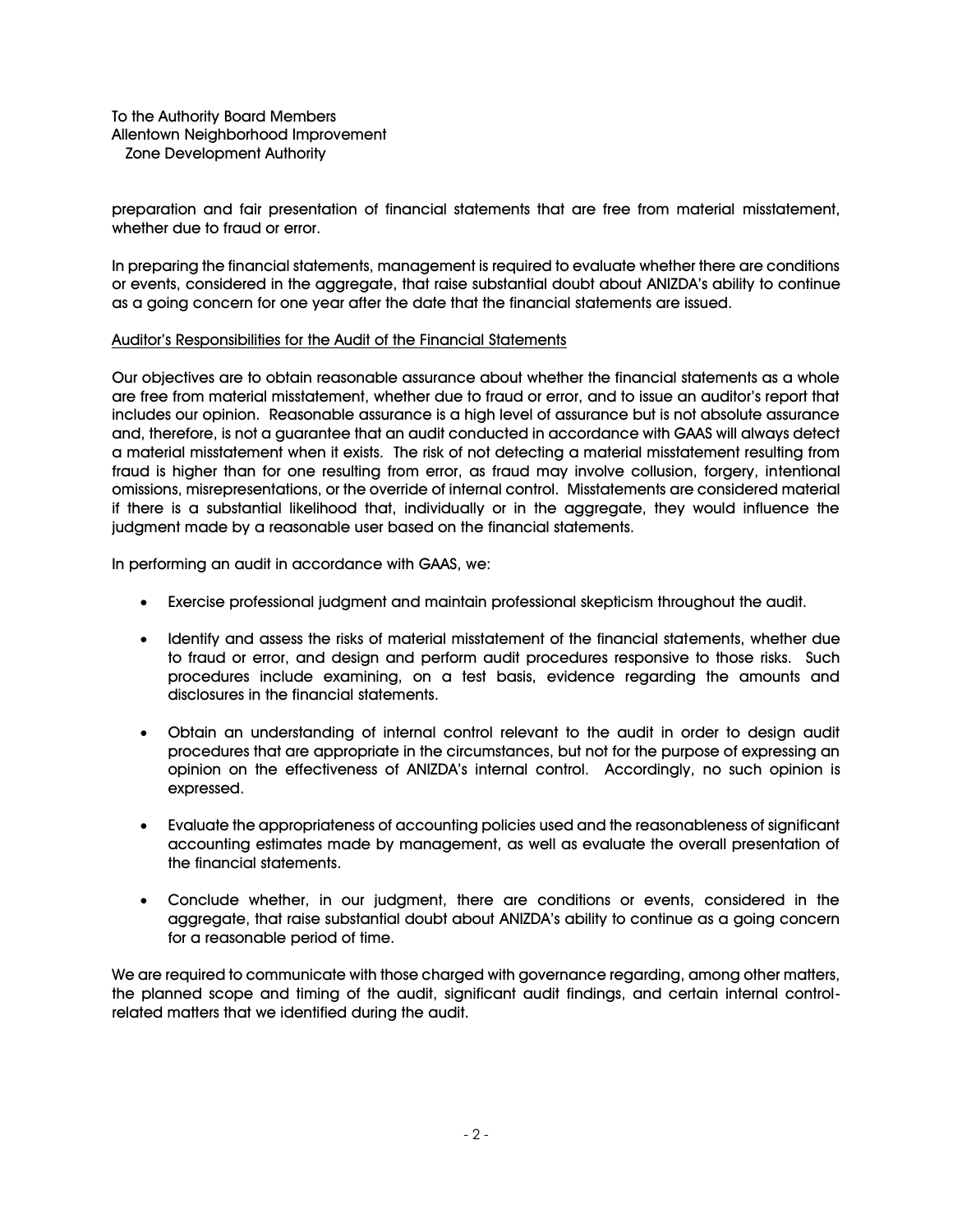To the Authority Board Members Allentown Neighborhood Improvement Zone Development Authority

#### Required Supplementary Information

Accounting principles generally accepted in the United States of America require that the management's discussion and analysis on pages 4 through 8 be presented to supplement the basic financial statements. Such information is the responsibility of management and, although not a part of the basic financial statements, is required by the Governmental Accounting Standards Board who considers it to be an essential part of financial reporting for placing the basic financial statements in an appropriate operational, economic, or historical context. We have applied certain limited procedures to the required supplementary information in accordance with auditing standards generally accepted in the United States of America, which consisted of inquiries of management about the methods of preparing the information and comparing the information for consistency with management's responses to our inquiries, the basic financial statements, and other knowledge we obtained during our audit of the basic financial statements. We do not express an opinion or provide any assurance on the information because the limited procedures do not provide us with sufficient evidence to express an opinion or provide any assurance.

Barbacane, Thomton & Company LLP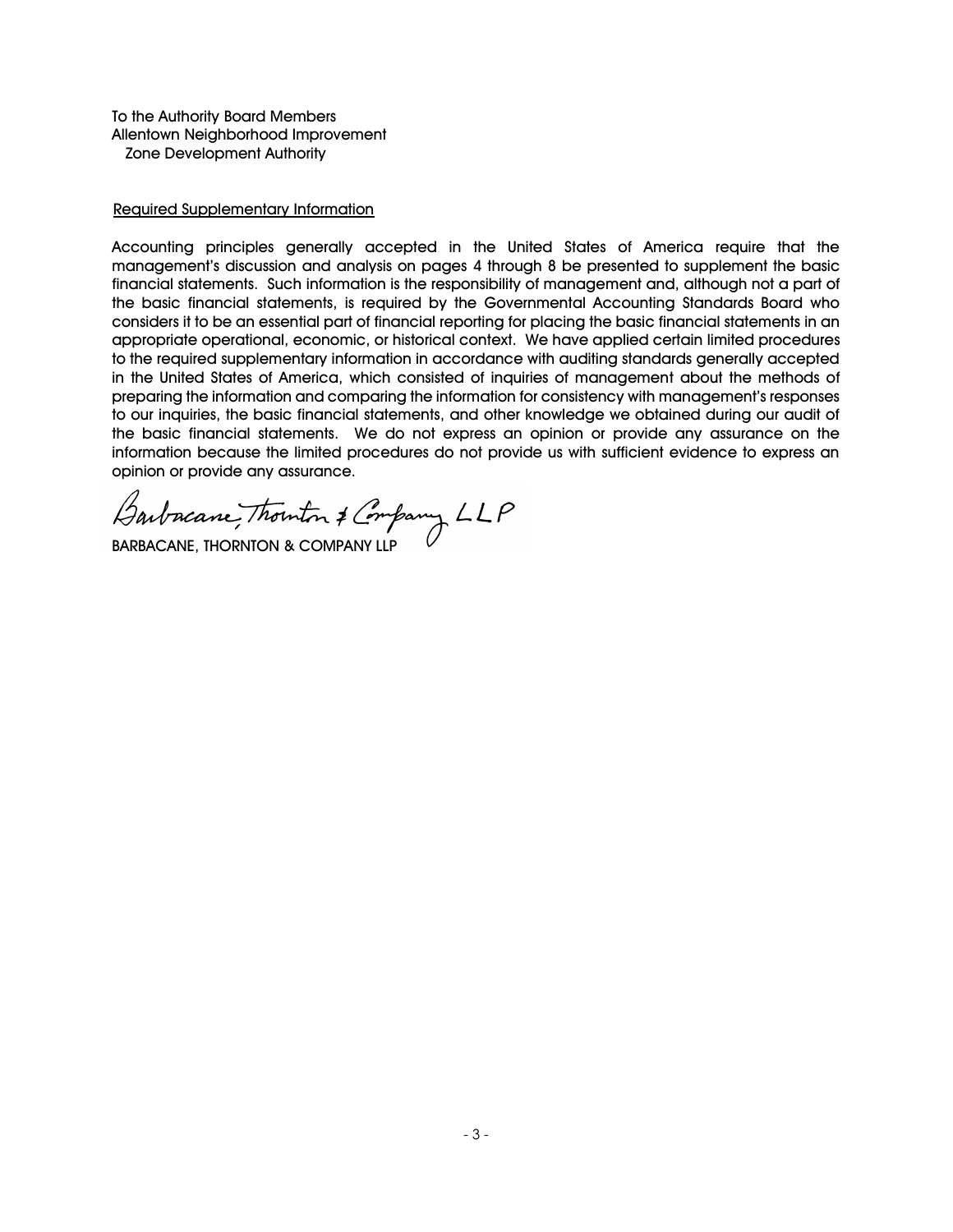## MANAGEMENT'S DISCUSSION AND ANALYSIS – UNAUDITED

The Allentown Neighborhood Improvement Zone Development Authority ("ANIZDA") is a public instrumentality of the Commonwealth of Pennsylvania ("the Commonwealth"), and a body corporate and politic created by the City of Allentown ("the City"). ANIZDA was incorporated under the Pennsylvania Economic Development Financing Law. A certificate of incorporation was issued to ANIZDA by the Secretary of the Commonwealth on March 23, 2012. ANIZDA's existence will continue for 50 years to March 23, 2062.

ANIZDA offers readers of these financial statements this narrative overview and analysis of the financial activities of ANIZDA for the fiscal year ended December 31, 2021. This discussion and analysis is designed to assist the reader in focusing on the significant financial issues and activities and to identify any significant changes in financial position. Readers are encouraged to consider the information presented here in conjunction with the financial statements as a whole.

## Financial Highlights

During the fiscal year ended December 31, 2021, ANIZDA:

- Issued \$61,455,000 aggregate principal amount of Senior Tax Revenue Bonds, Series of 2021 (615 Waterfront Project). The bonds are special limited obligations of ANIZDA. Additional information about ANIZDA's conduit debt is presented in Note 8 to the financial statements.
- Entered into an agreement with the Allentown Parking Authority and City Center Investment Corporation to fund the construction of improvements known as the LANta Redesign and Relocation Development Plan on public property in an amount not to exceed \$3,000,000 through the Public Improvement Investment Program.
- Entered into an Amended and Restated Master Trust Indenture with Bank of New York Mellon as of August 1, 2021 and issued \$14,695,000 aggregate principal amount of Tax Revenue Refunding Bonds, Series of 2021 (federally taxable) and executed a bond purchase agreement for the issuance of \$151,000,000 aggregate principal amount of Tax Revenue Refunding Bonds, Series of 2022 (forward delivery) for the purpose of financing the refunding of all the 2012B and 2012A Arena Bonds. The refunding resulted in average annual debt service savings of \$2,612,469.
- Entered into a Guaranty of Allocation with People's Security Bank and Trust Company for the purpose of assisting with the financing needs of Lehigh River Development Corp. I, LLC and Lehigh River Development Corp. II, LLC.
- Entered into an Eighteenth Facility Modification Agreement with M&T Bank to increase borrowing capacity in the amount of \$25 million pursuant to Accordion 1 as defined in the Construction Loan Agreement for the purpose of assisting with the financing needs of City Center Investment Corporation.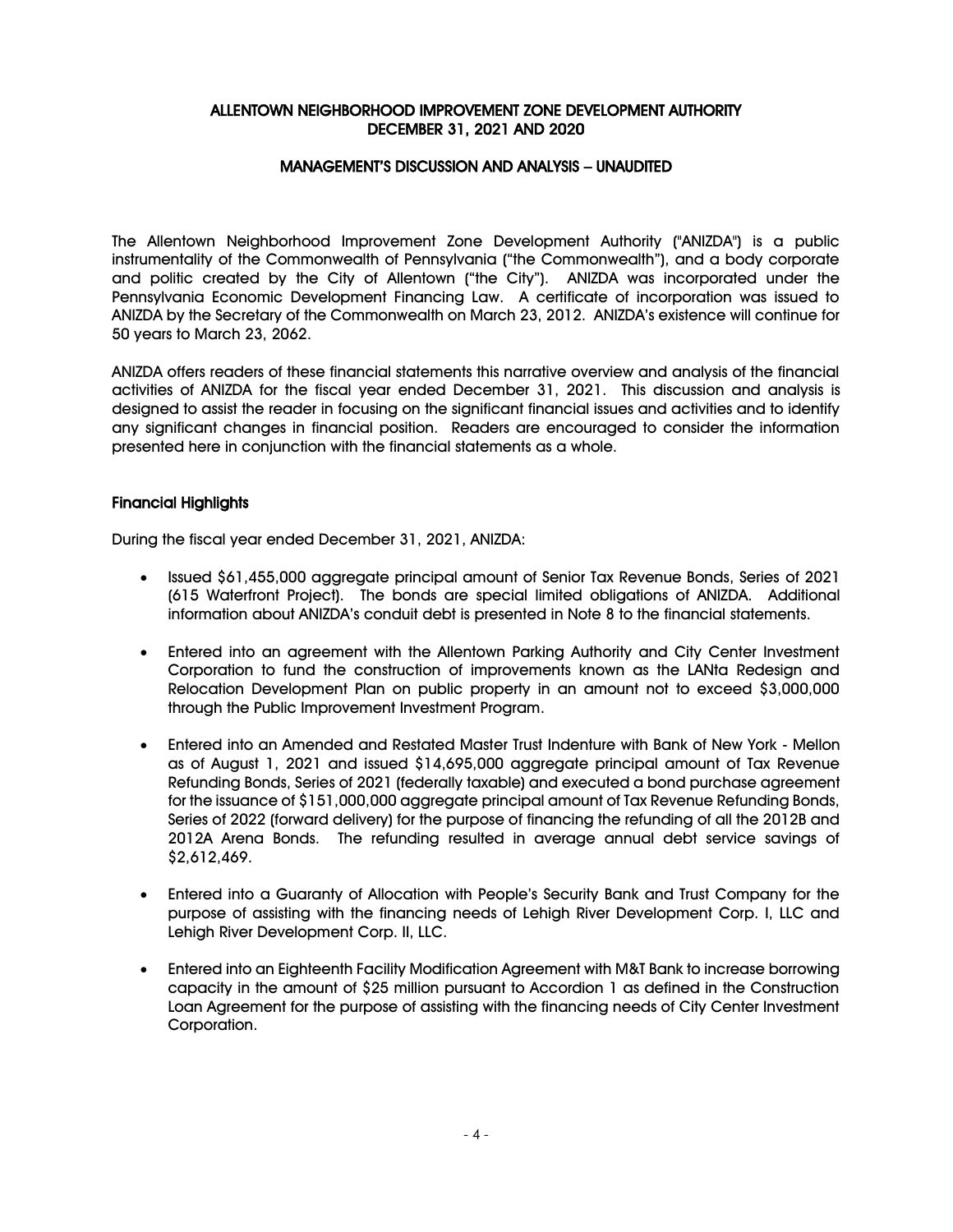## MANAGEMENT'S DISCUSSION AND ANALYSIS – UNAUDITED (CONT'D)

- Accrued for \$72,563,318 in NIZ revenue for calendar year 2021. This accrual is net of \$22,000,000 in preliminary excess NIZ revenue due back to the Commonwealth of Pennsylvania for calendar year 2021, which was transferred to the Commonwealth in May 2022. The amount of NIZ revenue certified and remitted by the Commonwealth of Pennsylvania to the escrow agent for 2021 was the highest annual amount since the inception of the NIZ program.
- Transferred \$22 million in preliminary excess Neighborhood Improvement Zone ("NIZ") revenue to the Commonwealth of Pennsylvania for calendar year 2021 in May 2022. This return was accrued for in the December 31, 2021 statements.

## Overview of the Financial Statements

This discussion and analysis is intended to serve as an introduction to ANIZDA's basic financial statements. ANIZDA's basic financial statements consist of: 1) financial statements and 2) notes to the financial statements. The notes to the financial statements provide additional information that is essential to a full understanding of the data provided in the financial statements.

|                                                | 2021          | 2020           | 2019           |
|------------------------------------------------|---------------|----------------|----------------|
| Assets and Deferred Outflows of Resources:     |               |                |                |
| Current assets                                 | \$95,825,425  | \$77,223,957   | \$88,961,854   |
| Noncurrent assets                              | 198,057,512   | 207, 357, 217  | 205,554,781    |
| Deferred outflows of resources                 | 831,746       |                |                |
| Total Assets and Deferred Outflows             |               |                |                |
| of Resources                                   | \$294,714,683 | \$284,581,174  | \$294,516,635  |
|                                                |               |                |                |
| Liabilities and Deferred Inflows of Resources: |               |                |                |
| <b>Current liabilities</b>                     | \$65,659,464  | \$54,118,373   | \$50,981,548   |
| Long-term liabilities                          | 197,732,436   | 203, 261, 673  | 208,645,910    |
| Deferred inflows of resources                  | 3,124,310     | 3,005,086      | 2,885,862      |
| <b>Total Liabilities and Deferred Inflows</b>  |               |                |                |
| of Resources                                   | 266,516,210   | 260,385,132    | 262,513,320    |
| Net Position:                                  |               |                |                |
| Net investment in capital assets               | (25,776,693)  | (24, 590, 425) | (23, 534, 873) |
| Restricted                                     | 34,875,945    | 34,632,695     | 34,950,057     |
| Unrestricted                                   | 19,099,221    | 14, 153, 772   | 20,588,131     |
| <b>Total Net Position</b>                      |               | 24,196,042     | 32,003,315     |
|                                                | 28,198,473    |                |                |
| Total Liabilities, Deferred Inflows of         |               |                |                |
| Resources, and Net Position                    | \$294,714,683 | \$284,581,174  | \$294,516,635  |
|                                                |               |                |                |

#### **Table 1: Statements of Net Position**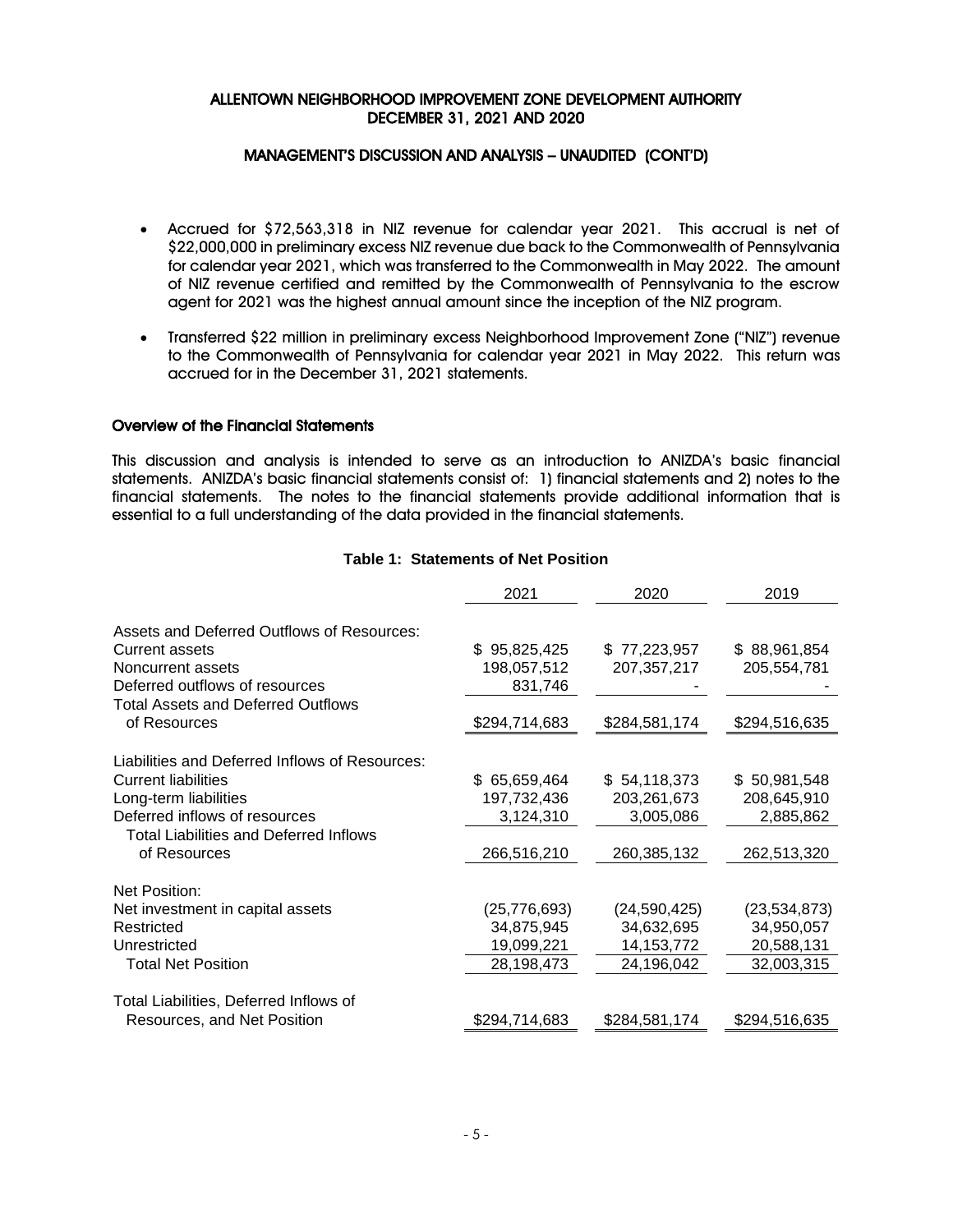## MANAGEMENT'S DISCUSSION AND ANALYSIS – UNAUDITED (CONT'D)

The primary variances in the statement of net position were:

- In 2021, current assets increased by \$18,601,468 compared to 2020 primarily due to an increase in the year-end receivable from the Commonwealth of Pennsylvania and the reclassification of investments to current assets as a result of scheduled maturities of investments. This was offset by a decrease in cash and cash equivalents. Comparing 2020 and 2019, current assets decreased by \$11,737,897 primarily due to a decrease in the year-end receivable from the Commonwealth of Pennsylvania and the reclassification of investments to noncurrent assets as a result of scheduled maturities of investments exceeding one year from the statement of net position date. This was offset by an increase in cash and cash equivalents.
- In 2021, noncurrent assets decreased by \$9,299,705 compared to 2020 due to a decrease in noncurrent investments and an increase in accumulated depreciation. In 2020, noncurrent assets increased by \$1,802,436 compared to 2019 due to an increase in noncurrent investments, which was offset by the increase in accumulated depreciation.
- In 2021, long-term liabilities decreased by \$5,529,237 compared to 2020 due to payments made on long-term debt. Comparing 2020 and 2019, long-term liabilities decreased by \$5,384,237 also due to payments made on long-term debt.

|                                                        | 2021<br>2020                          |                                           | 2019                                     |  |
|--------------------------------------------------------|---------------------------------------|-------------------------------------------|------------------------------------------|--|
| Operating revenues<br>Operating expenses               | \$74,228,966<br>58,348,010            | \$ 51,654,955<br>50,278,223               | \$65,821,925<br>45,486,400               |  |
| Income from operations                                 | 15,880,956                            | 1,376,732                                 | 20,335,525                               |  |
| Non-operating revenues (expenses)<br>Investment income |                                       |                                           |                                          |  |
| Capital grant expense<br>Interest expense              | 173,873<br>(2,326,034)<br>(9,726,364) | 1,042,869<br>(120, 757)<br>(10, 106, 117) | 938,313<br>(2,217,076)<br>(10, 401, 788) |  |
| Non-operating expenses                                 | (11,878,525)                          | (9, 184, 005)                             | 11,680,551)                              |  |
| Change in Net Position                                 | 4,002,431                             | (7,807,273)<br>S.                         | 8,654,974                                |  |

#### **Table 2: Statements of Revenues, Expenses, and Changes in Net Position**

The primary variances in the statement of revenues, expenses, and changes in net position were as follows:

• In 2021, operating revenues increased by \$22,574,011 compared to 2020 primarily due to an increase in the NIZ revenue remitted by the Commonwealth of Pennsylvania and the timing of returns of excess NIZ revenues to the Commonwealth. In 2021, there was one accrual for the return of 2021 excess NIZ revenue, while in 2020 there was an accrual for return of 2020 excess NIZ revenues in addition to a return of 2019 excess NIZ revenues.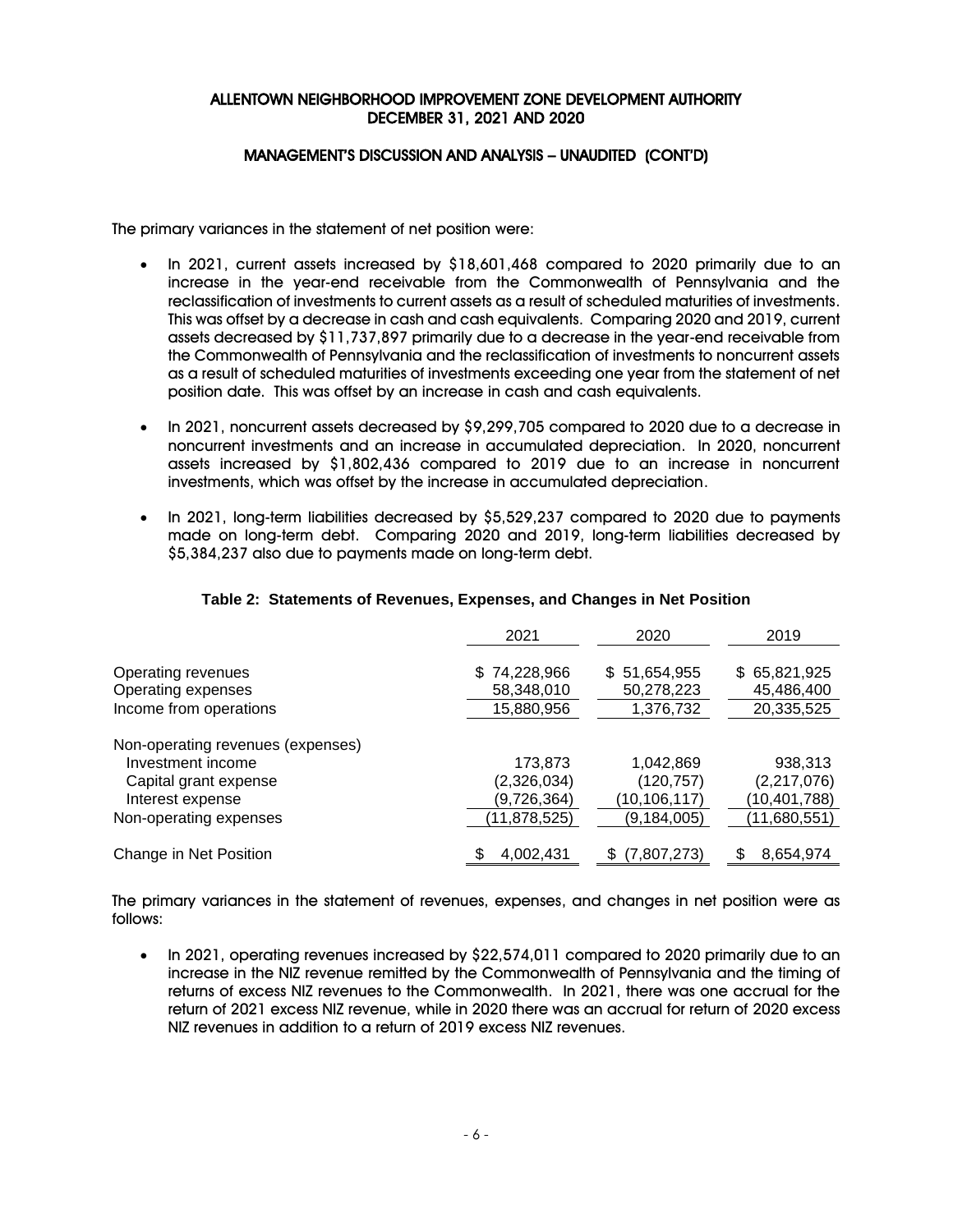## MANAGEMENT'S DISCUSSION AND ANALYSIS – UNAUDITED (CONT'D)

- Investment income decreased by \$868,996 when comparing 2021 and 2020 due to a downturn in market performance in 2021 compared to 2020. In 2020, investment income increased by \$104,556 when compared to 2019. This increase can be attributed to improved market performance in 2020.
- Capital grant expense increased by \$2,205,277 when comparing 2021 and 2020 due to increased development activity funded through ANIZDA's Public Improvement Investment Program. Comparing 2020 and 2019, capital grant expense decreased by \$2,096,319 due to decreased development activity funded through ANIZDA's Public Improvement Investment Program.

## Capital Assets and Debt Administration

## *Capital Assets*

As of December 31, 2021, 2020, and 2019, ANIZDA's investment in capital assets, net of accumulated depreciation was \$178,043,234, \$184,055,485, and \$190,065,218, respectively. This investment in capital assets includes land, buildings, land improvements, leasehold improvements, and equipment.

#### **Table 3: Capital Assets**

|                                              | 2021          | 2020          | 2019           |
|----------------------------------------------|---------------|---------------|----------------|
| Land                                         | \$42,483,747  | \$42,483,747  | \$42,483,747   |
| Depreciable capital assets:                  |               |               |                |
| <b>Buildings</b>                             | 158,433,789   | 158,433,789   | 158,433,789    |
| Land improvements                            | 941,918       | 941,918       | 941,918        |
| Equipment                                    | 20,233,614    | 20,233,614    | 20,233,614     |
| Leasehold improvements                       | 106,691       | 106,691       | 106,691        |
| Office equipment                             | 23,195        | 23,195        | 20,615         |
| Total depreciable capital assets             | 179,739,207   | 179,739,207   | 179,736,627    |
| Less accumulated depreciation                | (44,179,720)  | (38,167,469)  | (32, 155, 156) |
|                                              |               |               |                |
| Net depreciable assets                       | 135,559,487   | 141,571,738   | 147,581,471    |
|                                              |               |               |                |
| <b>Total Capital Assets (including land)</b> | \$178,043,234 | \$184,055,485 | \$190,065,218  |

Additional information about ANIZDA's capital assets is presented in Note 6 to the financial statements.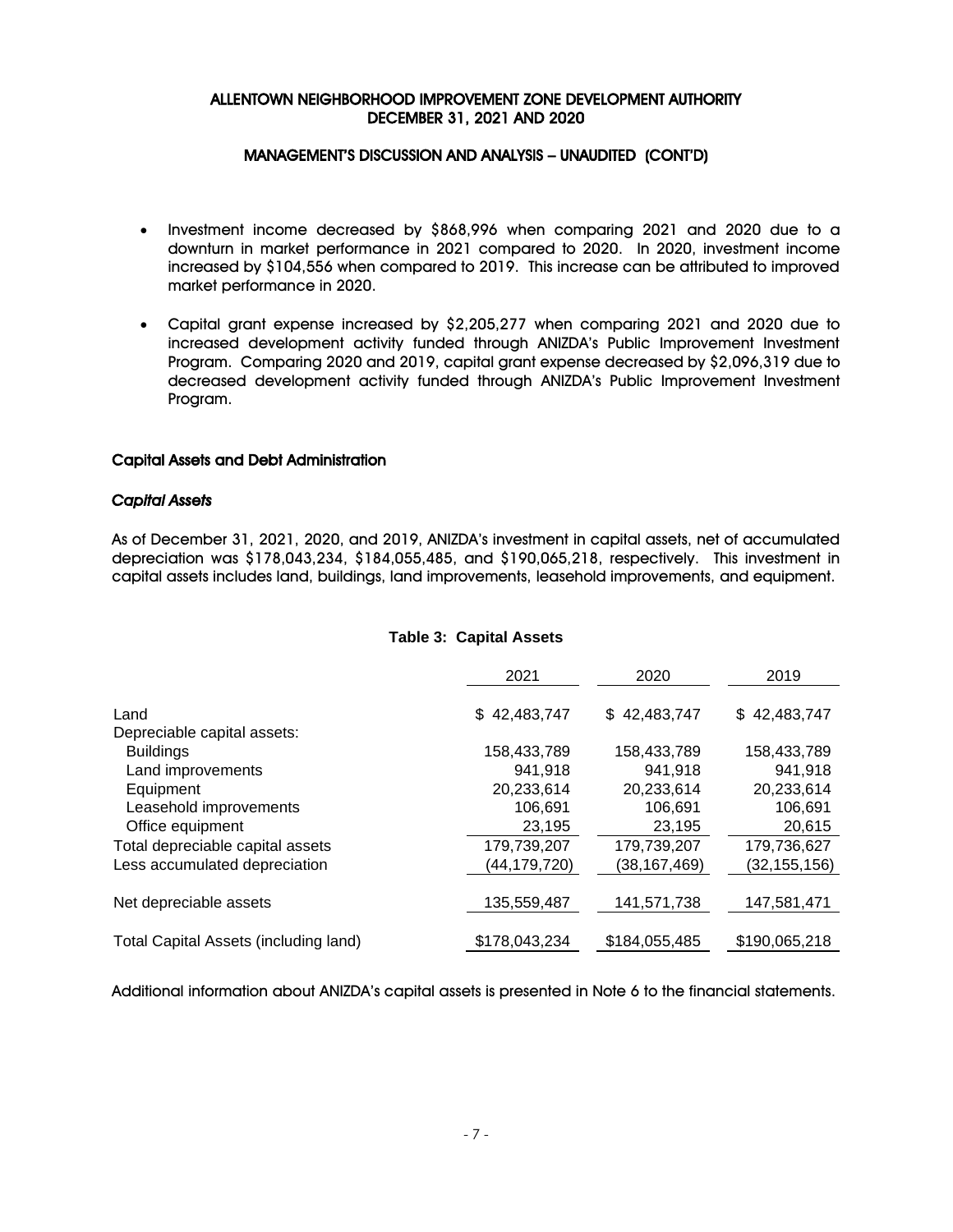## MANAGEMENT'S DISCUSSION AND ANALYSIS – UNAUDITED (CONT'D)

## *Long-term Debt*

As of December 31, 2021, 2020, and 2019, ANIZDA had \$204,651,673, \$208,645,910, and \$213,765,147, respectively, in tax revenue bonds outstanding. As of December 31, 2021, 2020, and 2019, ANIZDA had a balance of \$4,033,000, \$2,000,000, and \$4,000,000, respectively, in a revolving credit facility with Peoples Security Bank & Trust.

Additional information about ANIZDA's current long-term debt can be found in Notes 7 and 15 to the financial statements.

## Future Plans

• Based on the level of inquiries and proposals received from prospective developers, additional future development projects are expected within the NIZ.

## Requests for Information

This report is designed to provide an overview of ANIZDA's finances for those parties with an interest in further understanding the operations of the entity for the year. Questions concerning any of the information found in this report or requests for additional information should be directed to the Allentown Neighborhood Improvement Zone Development Authority at 5 North Front Street, Allentown, PA, 18102- 5303.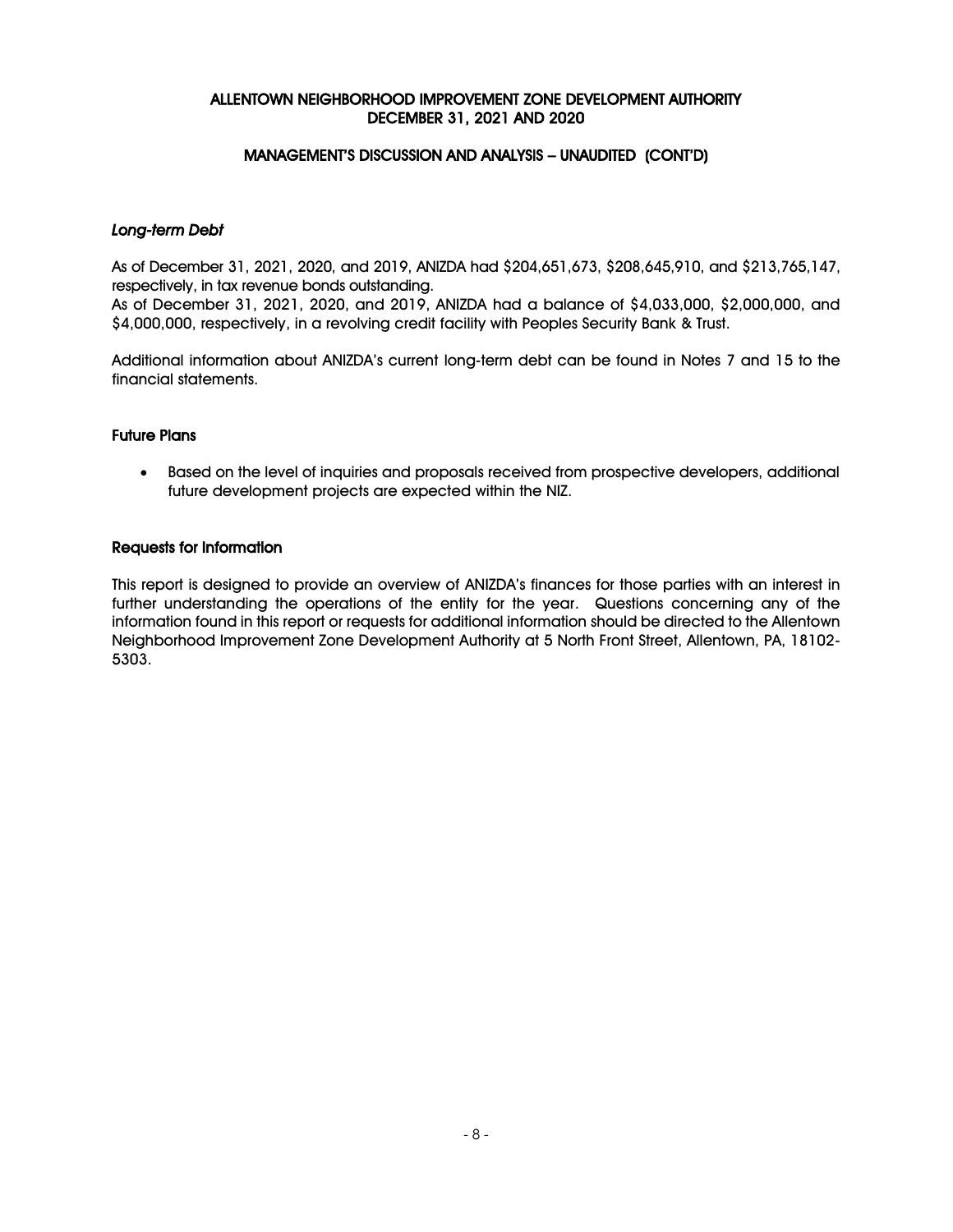# **ALLENTOWN NEIGHBORHOOD IMPROVEMENT ZONE DEVELOPMENT AUTHORITY STATEMENTS OF NET POSITION DECEMBER 31, 2021 AND 2020**

|                                                    | 2021            | 2020            |
|----------------------------------------------------|-----------------|-----------------|
| ASSETS AND DEFERRED OUTFLOWS OF RESOURCES          |                 |                 |
| <b>Current Assets:</b>                             |                 |                 |
| Cash and cash equivalents                          | \$<br>6,463,653 | \$<br>6,232,962 |
| Cash and cash equivalents - restricted             | 2,467,098       | 4,898,253       |
| Investments - restricted                           | 14, 164, 244    | 7,702,260       |
| Accounts receivable - Commonwealth of Pennsylvania | 72,563,318      | 58,074,213      |
| Accounts receivable - Other                        | 167,112         | 316,269         |
| <b>Total Current Assets</b>                        | 95,825,425      | 77,223,957      |
| <b>Noncurrent Assets:</b>                          |                 |                 |
| Investments - restricted                           | 20,014,278      | 23,301,732      |
| Capital Assets:                                    |                 |                 |
| Land                                               | 42,483,747      | 42,483,747      |
| Depreciable capital assets, net                    | 135,559,487     | 141,571,738     |
| <b>Total Capital Assets</b>                        | 178,043,234     | 184,055,485     |
| <b>Total Noncurrent Assets</b>                     | 198,057,512     | 207, 357, 217   |
| <b>TOTAL ASSETS</b>                                | \$293,882,937   | \$284,581,174   |
| DEFERRED OUTFLOWS OF RESOURCES                     |                 |                 |
| Deferred amount on refunding                       | 831,746         |                 |
|                                                    |                 |                 |
| TOTAL ASSETS AND DEFERRED OUTFLOWS OF RESOURCES    | \$294,714,683   | \$284,581,174   |
| LIABILITIES, DEFERRED INFLOWS OF RESOURCES,        |                 |                 |
| AND NET POSITION                                   |                 |                 |
| <b>LIABILITIES</b>                                 |                 |                 |
| Current Liabilities:                               |                 |                 |
| Accounts payable and other accrued liabilities     | \$<br>23,388    | \$<br>110,094   |
| Unearned revenue                                   | 398,320         | 389,163         |
| Developer Dedicated NIZ Revenue payable            | 50,877,875      | 43,258,357      |
| Capital reserve fund escrow                        | 1,769,675       | 1,269,550       |
| Accrued payroll and related liabilities            | 2,930           | 2,706           |
| Revolving credit facility                          | 4,033,922       | 2,000,000       |
| Accrued interest payable                           | 1,634,117       | 1,704,266       |
| Bonds payable, including unamortized premium       | 6,919,237       | 5,384,237       |
| <b>Total Current Liabilities</b>                   | 65,659,464      | 54,118,373      |
| <b>Noncurrent Liabilities:</b>                     |                 |                 |
| Bonds payable, including unamortized premium       | 197,732,436     | 203,261,673     |
| <b>Total Noncurrent Liabilities</b>                | 197,732,436     | 203,261,673     |
| <b>TOTAL LIABILITIES</b>                           | 263,391,900     | 257,380,046     |
|                                                    |                 |                 |
| DEFERRED INFLOWS OF RESOURCES                      |                 |                 |
| Deferred arena rent                                | 3,124,310       | 3,005,086       |
| TOTAL DEFERRED INFLOWS OF RESOURCES                | 3,124,310       | 3,005,086       |
| <b>NET POSITION</b>                                |                 |                 |
| Net investment in capital assets                   | (25, 776, 693)  | (24, 590, 425)  |
| Restricted                                         | 34,875,945      | 34,632,695      |
| Unrestricted                                       | 19,099,221      | 14, 153, 772    |
| TOTAL NET POSITION                                 | 28, 198, 473    | 24,196,042      |
| TOTAL LIABILITIES, DEFERRED INFLOWS OF RESOURCES,  |                 |                 |
|                                                    |                 |                 |
| AND NET POSITION                                   | \$294,714,683   | \$284,581,174   |

The accompanying notes are an integral part of these financial statements.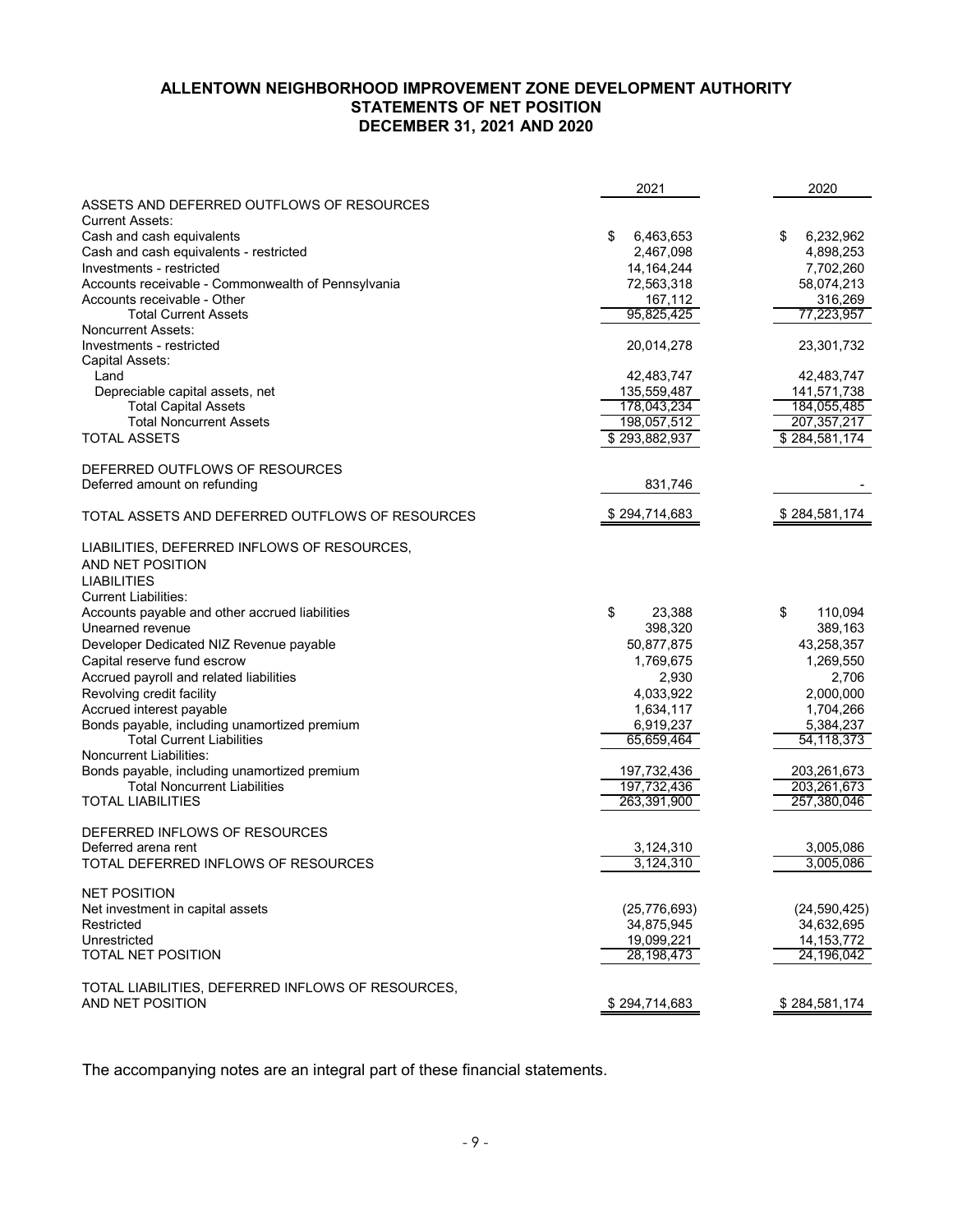# **ALLENTOWN NEIGHBORHOOD IMPROVEMENT ZONE DEVELOPMENT AUTHORITY STATEMENTS OF REVENUES, EXPENSES, AND CHANGES IN NET POSITION FOR THE YEARS ENDED DECEMBER 31, 2021 AND 2020**

|                                                            | 2021                          | 2020                            |
|------------------------------------------------------------|-------------------------------|---------------------------------|
| <b>OPERATING REVENUES:</b>                                 |                               |                                 |
| Commonwealth of Pennsylvania - NIZ revenue                 | 94,563,318<br>\$              | 78,280,942<br>S                 |
| Less: return of excess NIZ revenue 2021                    | (22,000,000)                  |                                 |
| Less: return of excess NIZ revenue 2020                    |                               | (20, 206, 729)                  |
| Less: return of excess NIZ revenue 2019                    |                               | (8,039,675)                     |
| Net Commonwealth of Pennsylvania - NIZ revenue             | 72,563,318                    | 50,034,538                      |
| Local hotel tax - NIZ revenue                              | 113,160                       | 61,505                          |
| Developer fees                                             | 815,101                       | 665,623                         |
| Arena rents                                                | 330,776                       | 330,776                         |
| Parking fees and reimbursements                            | 172,455                       | 156,433                         |
| Other                                                      | 234,156                       | 406,080                         |
| TOTAL OPERATING REVENUES                                   | 74,228,966                    | 51,654,955                      |
| <b>OPERATING EXPENSES:</b>                                 |                               |                                 |
| Depreciation                                               | 6,012,251                     | 6,012,313                       |
| Developer Dedicated NIZ Revenue                            | 50,877,875                    | 43,258,357                      |
| Insurance                                                  | 18,390                        | 17,281                          |
| Local hotel tax distribution                               | 9,019                         | 61,505                          |
| Other expenses                                             | 28,548                        | 53,545                          |
| Parking facility operating expenses and management fees    | 172,455                       | 156,433                         |
| Payroll expenses                                           | 224,849                       | 220,353                         |
| Professional fees                                          | 984,770                       | 479,366                         |
| Rent                                                       | 19,853                        | 19,070                          |
| <b>TOTAL OPERATING EXPENSES</b>                            | 58,348,010                    | 50,278,223                      |
| <b>OPERATING INCOME</b>                                    | 15,880,956                    | 1,376,732                       |
|                                                            |                               |                                 |
| NONOPERATING REVENUES (EXPENSES):<br>Investment income     | 173,873                       |                                 |
|                                                            |                               | 1,042,869                       |
| Capital grant expense                                      | (2,326,034)                   | (120, 757)                      |
| Interest expense<br>TOTAL NONOPERATING REVENUES (EXPENSES) | (9,726,364)<br>(11, 878, 525) | (10, 106, 117)<br>(9, 184, 005) |
|                                                            |                               |                                 |
| CHANGE IN NET POSITION                                     | 4,002,431                     | (7,807,273)                     |
| NET POSITION, BEGINNING OF YEAR                            | 24,196,042                    | 32,003,315                      |
| NET POSITION, END OF YEAR                                  | 28,198,473<br>\$              | 24,196,042<br>\$                |

The accompanying notes are an integral part of these financial statements.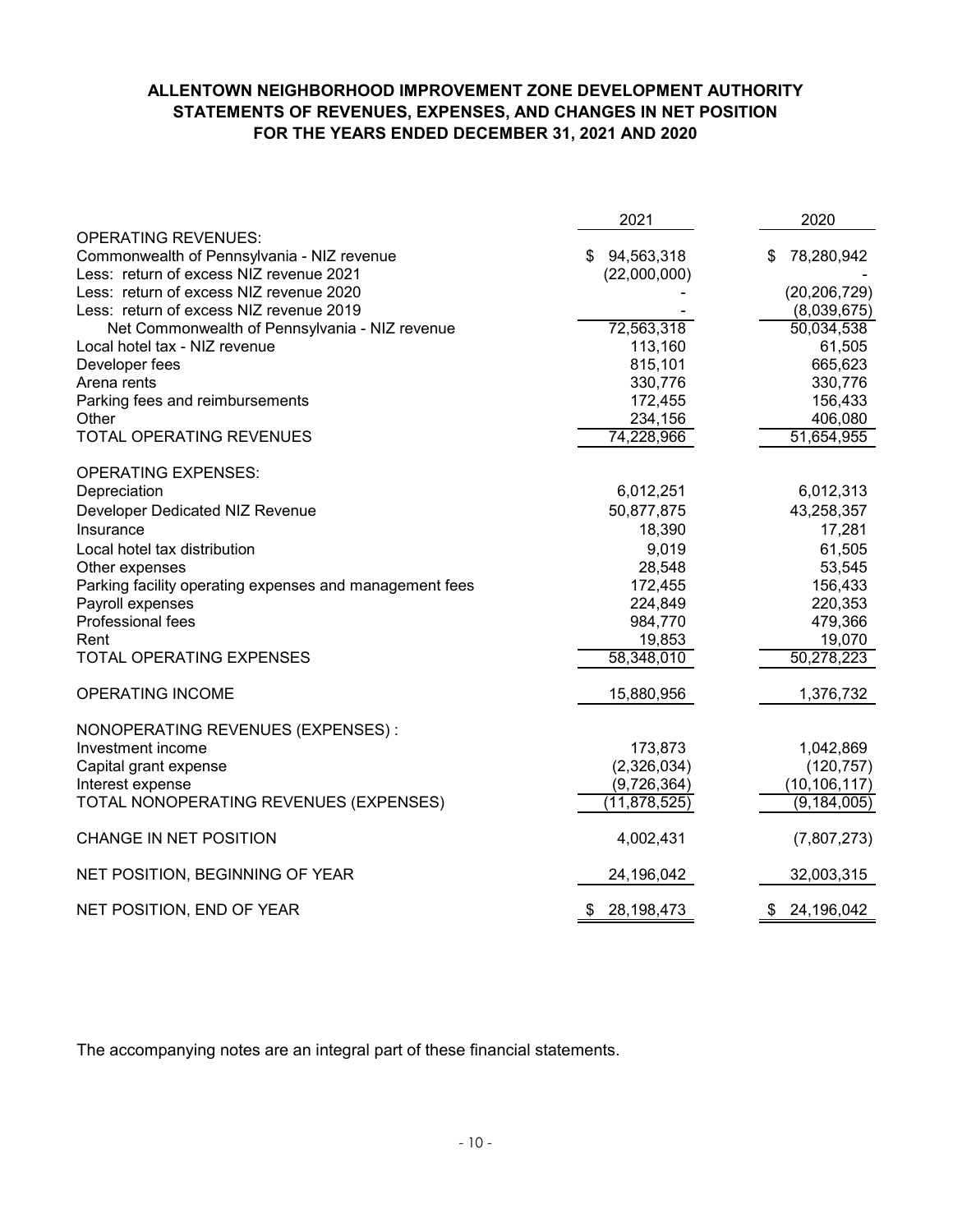# **FOR THE YEARS ENDED DECEMBER 31, 2021 AND 2020 ALLENTOWN NEIGHBORHOOD IMPROVEMENT ZONE DEVELOPMENT AUTHORITY STATEMENTS OF CASH FLOWS**

|                                                                              | 2021                 | 2020                     |
|------------------------------------------------------------------------------|----------------------|--------------------------|
| CASH FLOWS FROM OPERATING ACTIVITIES:                                        |                      |                          |
| Commonwealth of Pennsylvania - NIZ revenue received                          | \$58,074,213         | \$56,310,983             |
| Other cash receipts                                                          | 1,943,186            | 1,622,256                |
| Developer Dedicated NIZ Revenue paid                                         | (43, 258, 357)       | (38, 324, 137)           |
| Other cash payments                                                          | (1,044,241)          | (993, 920)               |
| CASH FLOWS PROVIDED (USED) BY OPERATING ACTIVITIES                           | 15,714,801           | 18,615,182               |
| CASH FLOWS FROM INVESTING ACTIVITIES:                                        |                      |                          |
| Investment income received                                                   | 173,873              | 1,042,869                |
| Purchase of investments                                                      | (10, 876, 790)       | (23, 434, 298)           |
| Sale of investments                                                          | 7,702,260            | 23,368,015               |
| NET CASH PROVIDED (USED) BY INVESTING ACTIVITIES                             | (3,000,657)          | 976,586                  |
|                                                                              |                      |                          |
| CASH FLOWS FROM CAPITAL AND RELATED FINANCING ACTIVITIES:                    |                      |                          |
| Revolving credit facility proceeds                                           | 2,033,733            | 2,000,000                |
| Principal payment on revolving credit facility                               |                      | (4,000,000)              |
| Proceeds from debt refunding                                                 | 14,695,000           |                          |
| Payments to redeem outstanding debt                                          | (19, 350, 565)       | (4,830,000)              |
| Interest paid on bonds                                                       | (9,966,742)          | (10, 437, 375)           |
| Payment of capital grant                                                     | (2,326,034)          | (120, 757)               |
| Payments for the acquisition and construction of capital assets              |                      | (2,580)                  |
| NET CASH PROVIDED (USED) BY CAPITAL AND RELATED FINANCING ACTIVITIES         | (14, 914, 608)       | (17, 390, 712)           |
| NET INCREASE (DECREASE) IN CASH AND CASH EQUIVALENTS                         | (2,200,464)          | 2,201,056                |
| CASH AND CASH EQUIVALENTS, BEGINNING OF YEAR                                 | 11,131,215           | 8,930,159                |
| CASH AND CASH EQUIVALENTS, END OF YEAR                                       | \$8,930,751          | \$11,131,215             |
| RECONCILIATION OF OPERATING INCOME TO NET CASH PROVIDED (USED)               |                      |                          |
| BY OPERATING ACTIVITIES:                                                     |                      |                          |
| Operating income                                                             | \$15,880,956         | 1,376,732<br>\$          |
| Adjustments to reconcile operating income to net cash                        |                      |                          |
| provided (used) by operating activities:                                     |                      |                          |
| Depreciation expense                                                         | 6,012,251            | 6,012,313                |
| Changes in assets and liabilities:                                           |                      |                          |
| (Increase) Decrease in accounts receivable - Commonwealth of Pennsylvania    | (14, 489, 105)       | 6,276,445                |
| (Increase) Decrease in accounts receivable - other                           | 149,157              | (83, 378)                |
| (Decrease) Increase in accounts payable and other accrued liabilities        | (86, 706)            | (229, 024)               |
| (Decrease) Increase in unearned revenue                                      | 9,157                | (34,007)                 |
| (Decrease) Increase in capital reserve fund escrow                           | 500,125              | 247,604                  |
| (Decrease) Increase in Developer Dedicated NIZ Revenue payable               | 7,619,518            | 4,934,220                |
| (Decrease) Increase in accrued payroll and related liabilities               | 224                  | (4, 947)                 |
| (Decrease) Increase in deferred inflows of resources - deferred arena rent   | 119,224              | 119,224                  |
| NET CASH PROVIDED (USED) BY OPERATING ACTIVITIES                             | 15,714,801<br>\$     | \$18,615,182             |
| Cash and cash equivalents                                                    | 6,463,653<br>\$      | \$<br>6,232,962          |
| Cash and cash equivalents - restricted                                       | 2,467,098            | 4,898,253                |
|                                                                              | 8,930,751<br>\$      | \$11,131,215             |
| NONCASH INVESTING AND CAPITAL AND RELATED FINANCING ACTIVITIES:              |                      |                          |
| Amortization of bond premium (component of interest expense)                 | 289,237<br><u>\$</u> | 289,237<br>$\frac{1}{2}$ |
| Amortization of deferred amount on refunding (component of interest expense) | S<br>(118, 821)      |                          |
|                                                                              |                      |                          |

The accompanying notes are an integral part of these financial statements.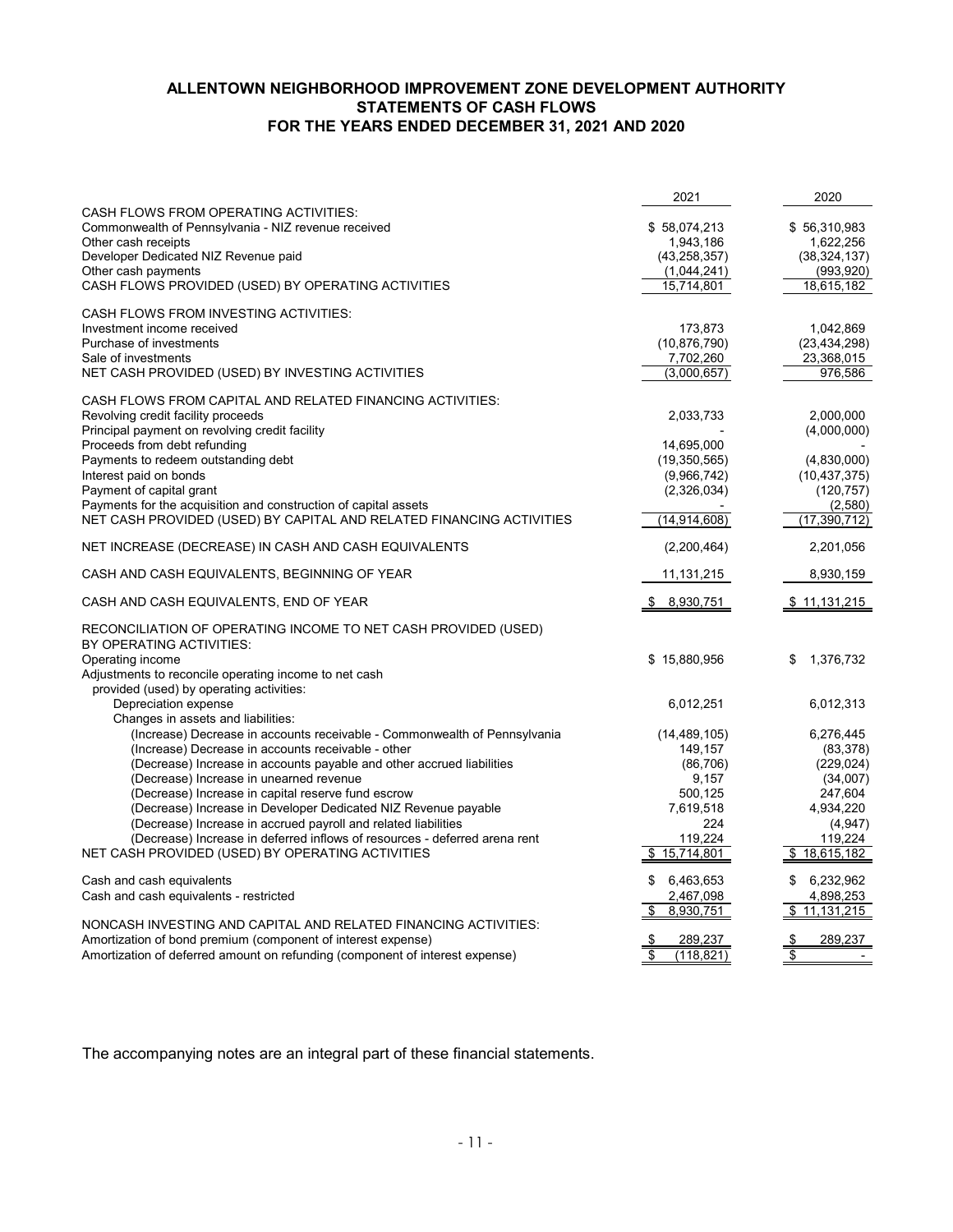## NOTES TO FINANCIAL STATEMENTS

## NOTE 1 SUMMARY OF SIGNIFICANT ACCOUNTING POLICIES

#### Reporting Entity

The Allentown Neighborhood Improvement Zone Development Authority ("ANIZDA") is a public instrumentality of the Commonwealth of Pennsylvania ("the Commonwealth"), and a body corporate and politic created by the City of Allentown ("the City"). ANIZDA was incorporated under the Pennsylvania Economic Development Financing Law. A certificate of incorporation was issued to ANIZDA by the Secretary of the Commonwealth on March 23, 2012. ANIZDA's existence will continue for 50 years to March 23, 2062.

The criteria for including organizations within ANIZDA's reporting entity, as set forth in the Governmental Accounting Standards Board *Codification of Governmental Accounting and Financial Reporting Standards* ("GASB Codification"), relate to financial accountability. On the basis of these criteria, ANIZDA has no other entities that are required to be included in its financial statements, nor is ANIZDA includable in the financial statements of any other reporting entity.

ANIZDA was created by the City as a dedicated industrial development authority to implement and administer development and financing of projects in the Neighborhood Improvement Zone ("the NIZ"), as explained below, to manage the unique financing structure of the NIZ, including the financing and development of the Arena Project and related supporting projects.

The provisions of Act 50 of 2009, Act 26 of 2011, Act 87 of 2012, and Act 52 of 2013 as amended in Act 84 of 2016 and Act 43 of 2017 of the Pennsylvania General Assembly, authorize, among other things, the establishment of the NIZ in an area not greater than 130 acres located in the City of Allentown and the pledge of revenues to ANIZDA derived from the taxes enumerated in the NIZ Act from all taxpayers associated with a qualified business, as defined below, located in the NIZ, distributed, or to be distributed to ANIZDA by the Treasurer of the Commonwealth ("the NIZ revenues") for the payment of debt service on the bonds or obligations issued to finance improvements and developments within the NIZ, including the construction of the Arena Project within the NIZ. The NIZ contains approximately 128 acres.

The NIZ Act defines a "Qualified Business" as an entity authorized to conduct business in the Commonwealth which is located or partially located within the NIZ and engaged in the active conduct of a trade or business for the taxable year.

The NIZ Act provides for the Commonwealth to transfer to ANIZDA the NIZ revenue attributed to the previous calendar year prior to March  $20<sup>th</sup>$  of each year.

ANIZDA is authorized to acquire, hold, construct, improve, maintain, own, finance, and lease, either in capacity of lessor or lessee, industrial, specialized, or commercial development projects and serve as successor contracting authority to the Allentown Commercial and Industrial Development Authority ("ACIDA") for purposes of administering the NIZ. ANIZDA's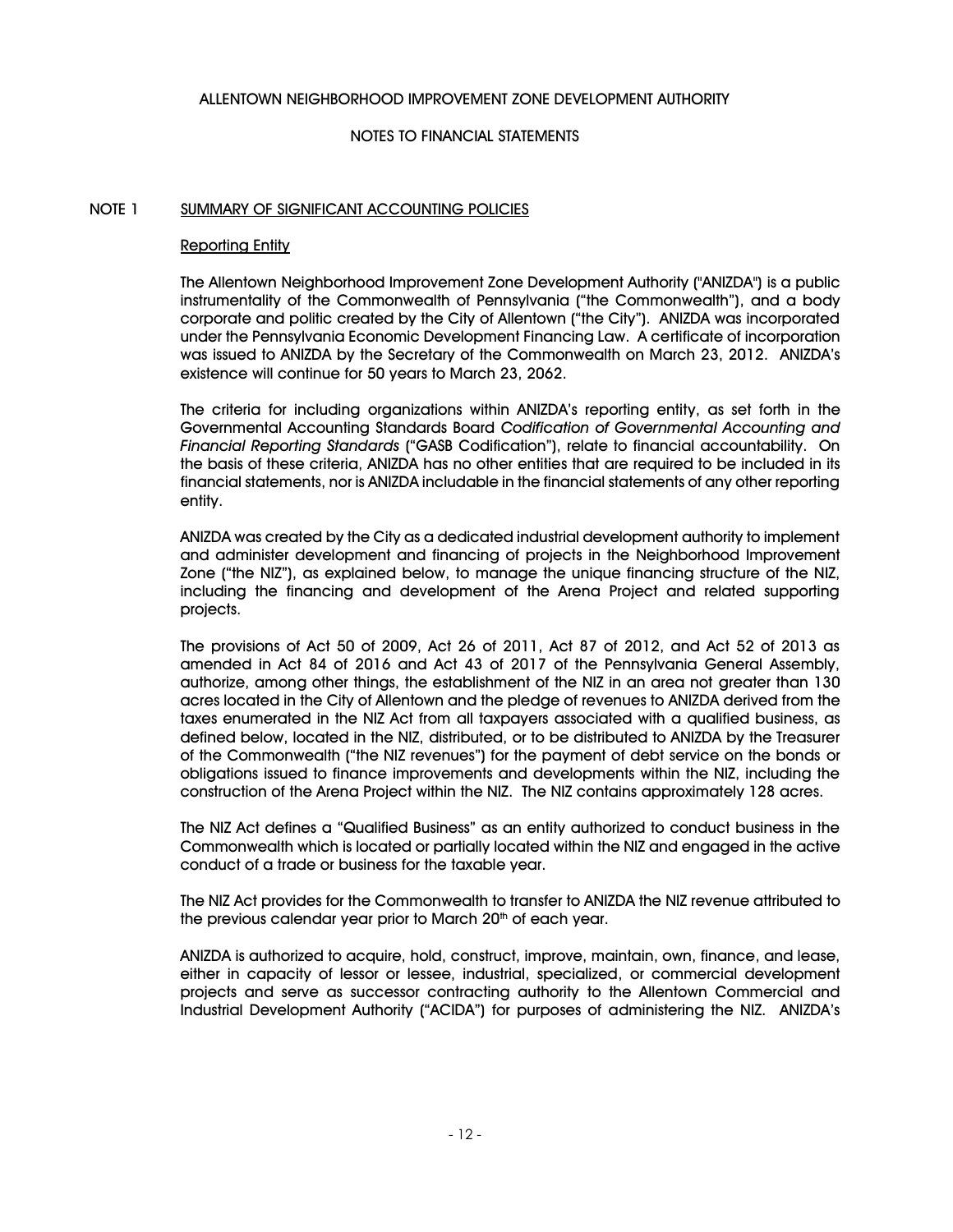## NOTES TO FINANCIAL STATEMENTS

## NOTE 1 SUMMARY OF SIGNIFICANT ACCOUNTING POLICIES (cont'd)

powers are limited to development activities within the NIZ. ANIZDA is authorized to assume or issue debt to refinance debt issued by ACIDA for NIZ-related projects and acquire the NIZrelated assets held by ACIDA in the Arena Block.

ACIDA is a separate entity and independent of ANIZDA. ACIDA has served as the City's economic development financing arm since 1983. ACIDA acted as the initial creator of the NIZ and designated the initial boundaries of the NIZ as required by the NIZ Act. In addition, in 2011, ACIDA incurred the initial debt under the NIZ Act to finance certain property acquisitions for the site of the arena and related development projects.

On October 2, 2012, ANIZDA and ACIDA entered into an asset purchase agreement whereby all NIZ-related assets were acquired by ANIZDA. In addition, ANIZDA assumed all liabilities relating to the ownership of the real property and all contracts entered into by ACIDA.

#### Basis of Accounting

The term "basis of accounting" is used to determine when a transaction or event is recognized on ANIZDA's operating statement. ANIZDA uses the accrual basis of accounting. Under this basis, revenues are recorded when earned and expenses are recorded when incurred, even though actual payment or receipt may not occur until after the period ends.

ANIZDA applies all relevant principles as identified in the GASB Codification. GASB is the accepted standard-setting body for establishing governmental accounting and financial reporting principles and accounting principles generally accepted in the United States of America.

## Basis of Presentation

ANIZDA's accounts are organized as an enterprise fund. The operations are accounted for with a set of self-balancing accounts that comprise its assets, deferred outflows of resources, liabilities, deferred inflows of resources, net position, revenues, and expenses. Enterprise funds are used to account for operations that provide a service to the public financed by charges to users of that service and activities where the periodic measurement of net income is deemed appropriate for capital maintenance, public policy, management control, accountability, or other purposes.

## Use of Estimates in the Preparation of Financial Statements

Preparation of financial statements in conformity with accounting principles generally accepted in the United States of America requires management to make estimates and assumptions that affect the reported amounts of assets and liabilities and disclosure of contingent assets and liabilities at the date of the financial statements, and the reported amounts of revenues and expenses during the reporting period. Actual results could differ from those estimates.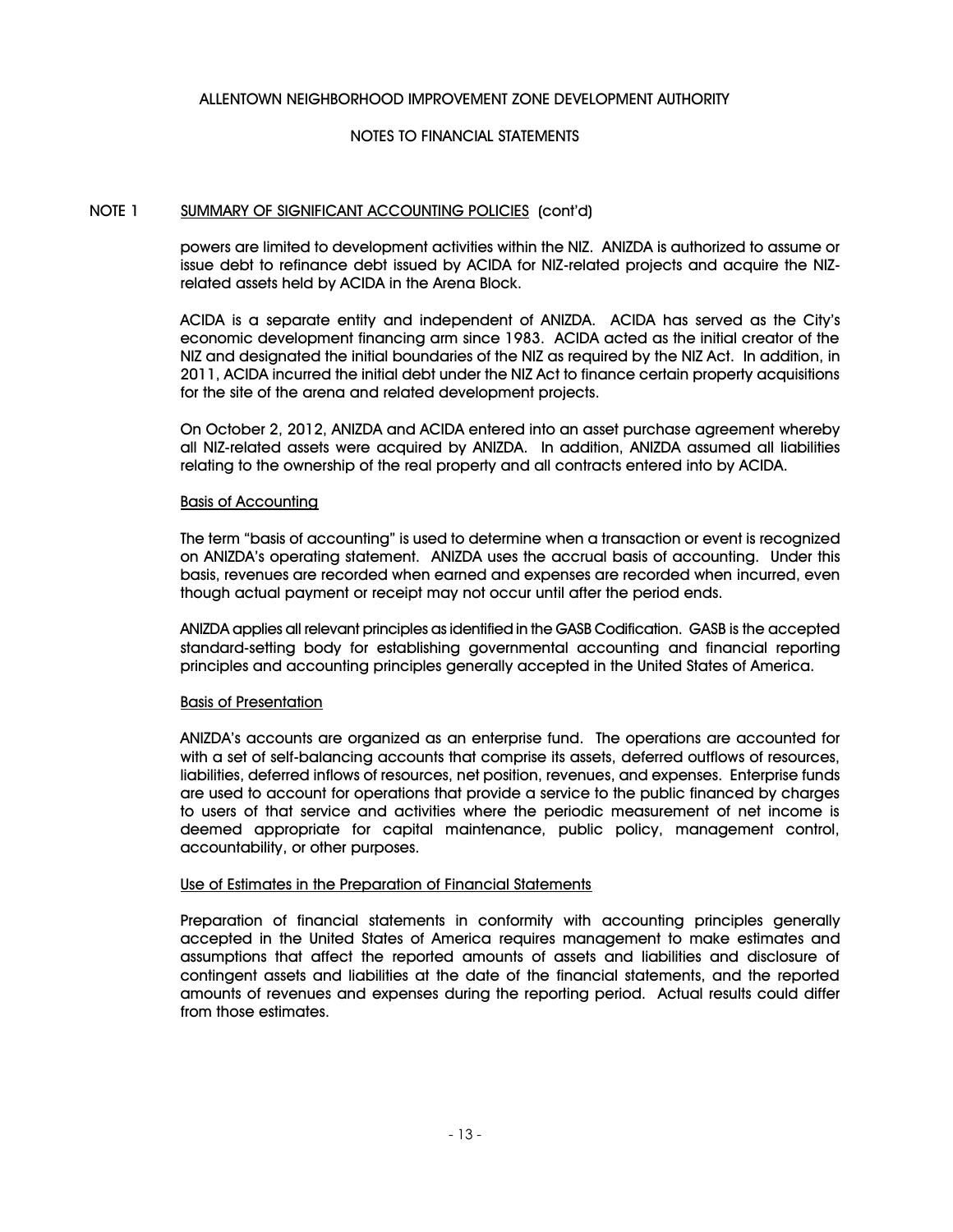## NOTES TO FINANCIAL STATEMENTS

## NOTE 1 SUMMARY OF SIGNIFICANT ACCOUNTING POLICIES (cont'd)

#### Cash Equivalents

Cash equivalents include all deposit accounts and highly liquid investments in money market mutual funds.

#### **Investments**

Investments are recorded at fair value.

In establishing the fair value of investments, ANIZDA uses the following hierarchy. The lowest level of valuation available is used for all investments.

*Level 1* – Valuations based on quoted market prices in active markets for identical assets or liabilities that the entity has the ability to access.

*Level 2* – Valuations based on quoted prices of similar products in active markets or identical products in markets that are not active or for which all significant inputs are observable, directly or indirectly.

*Level 3* – Valuations based on inputs that are unobservable and significant to the overall fair value measurement.

## Net Position

The financial statements report net position in one of three components. Net investment in capital assets consists of capital assets, net of accumulated depreciation and reduced by the outstanding balances of borrowing attributable to acquiring, constructing, or improving those assets. Net position is reported as restricted when constraints placed on net position use are either externally imposed by creditors (such as through debt covenants), grantors, contributors, or laws or regulations of other governments or imposed by law through constitutional provisions or enabling legislation. Unrestricted net position consists of net position that does not meet the definition of "net investment in capital assets" or "restricted."

#### Use of Restricted/Unrestricted Net Position

When an expense is incurred for purposes for which both restricted and unrestricted net position is available, ANIZDA's policy is to apply restricted net position first.

Restricted net position consists of NIZ revenues restricted for the payment of debt service on the bonds or obligations issued to finance improvements and developments within the NIZ per the NIZ Act.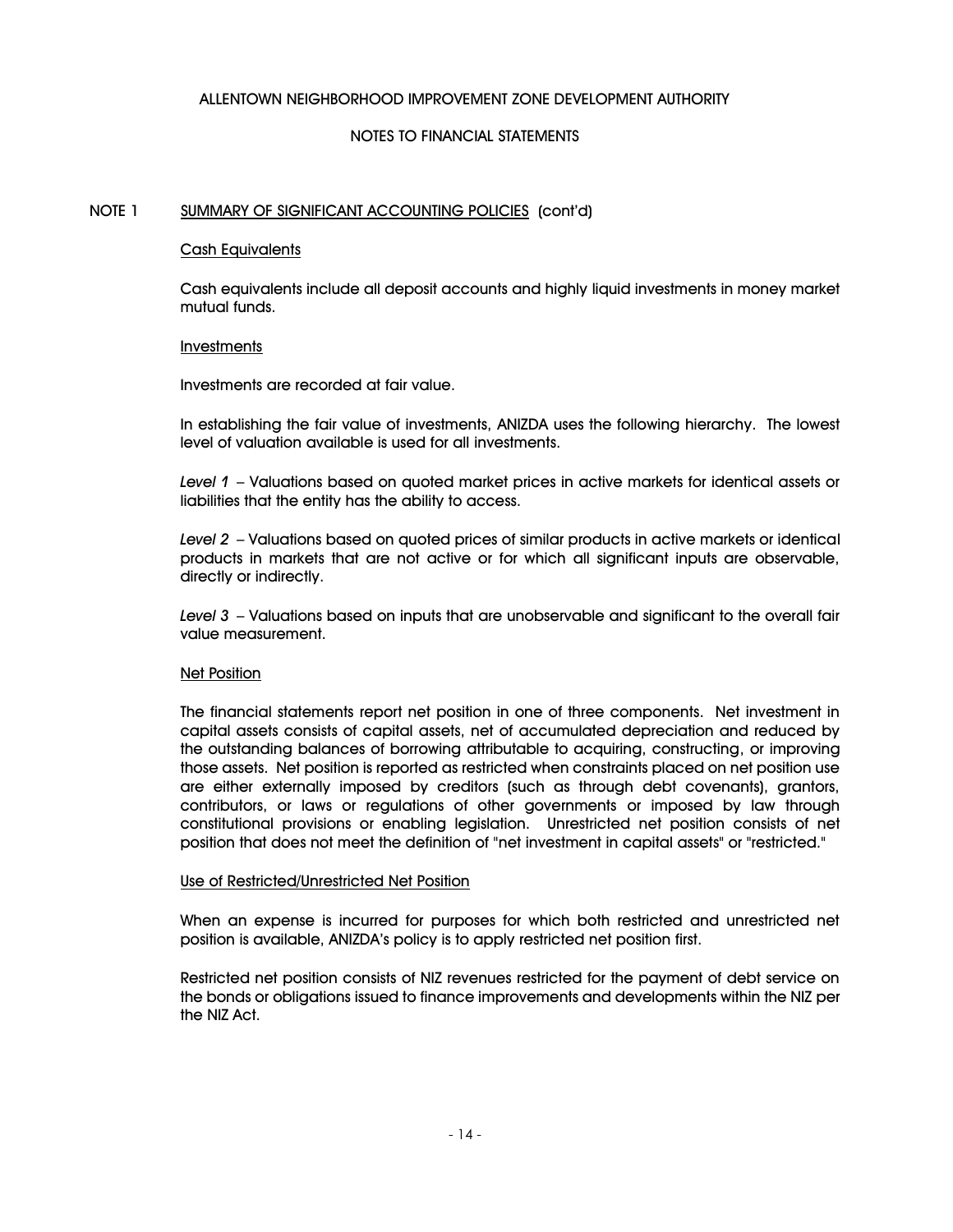## NOTES TO FINANCIAL STATEMENTS

## NOTE 1 SUMMARY OF SIGNIFICANT ACCOUNTING POLICIES (cont'd)

#### Accounts Receivable

Accounts receivable are stated at net realizable value. Receivables are considered impaired if full principal payments are not received in accordance with the contractual terms.

Management's estimate of the allowance for uncollectible accounts receivable is based on historical collection rates and an analysis of the collectability of individual receivables. The allowance for uncollectible accounts was \$0 as of December 31, 2021 and 2020.

#### Capital Assets

ANIZDA defines capital assets as assets with an initial, individual cost of more than \$2,000 and an estimated useful life in excess of one year.

Capital assets of ANIZDA are recorded at their actual cost. Donated assets are valued at their estimated fair value on the date donated. Depreciation of all exhaustible capital assets is charged as an expense against their operations. Depreciation is computed using the straightline method over estimated asset lives as follows:

| <b>Buildings</b>       | 40 years       |
|------------------------|----------------|
| Land improvements      | 15 - 40 vears  |
| Equipment              | $5 - 15$ years |
| Leasehold improvements | 10 - 40 vears  |

Major additions and betterments are capitalized while expenses for maintenance and repairs that do not add value to the asset or materially extend asset lives are charged to operations as incurred.

#### Bonds Payable

In the financial statements, bonds payable are reported as liabilities. The bond premium is deferred and amortized over the life of the bonds using the straight-line method. Bond issuance costs are expensed when incurred.

#### Deferred Inflows and Outflows of Resources

In addition to assets and liabilities, the statement of net position will sometimes report separate sections for deferred inflows and deferred outflows of resources. These separate financial statement elements represent acquisition or use of net position that applies to a future period(s) and so will not be recognized as an inflow or outflow of resources (revenue or expense) until that time. ANIZDA currently has two items that qualify for reporting in this category. Cumulative rents received from the arena lease in excess of the cumulative amount recognized as revenue using the straight-line method over the life of the lease are reflected as deferred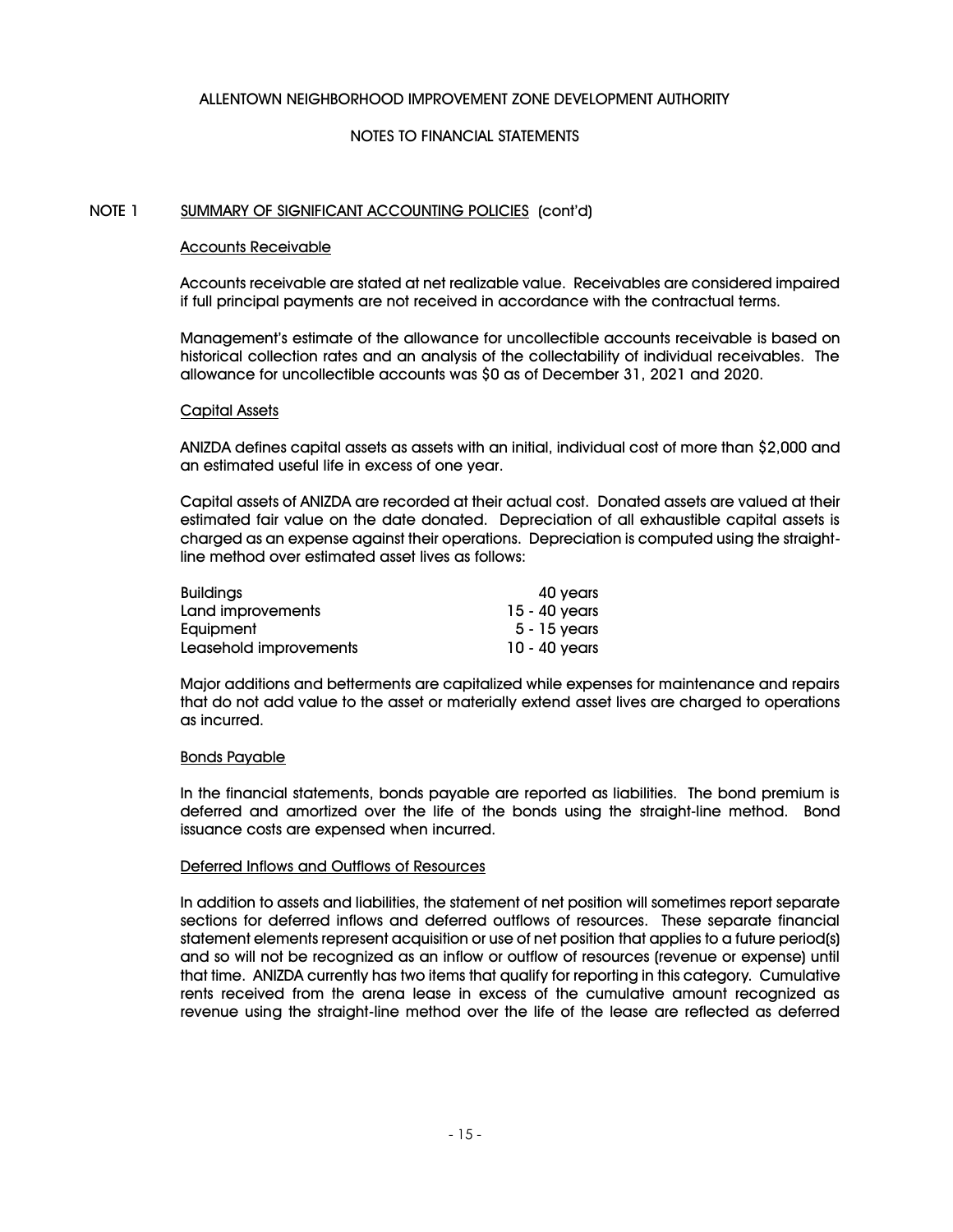## NOTES TO FINANCIAL STATEMENTS

## NOTE 1 SUMMARY OF SIGNIFICANT ACCOUNTING POLICIES (cont'd)

inflows of resources on the statement of net position. In addition, deferred amounts on the refunding of bonds are reflected as deferred outflows of resources on the statement of net position.

## Revenues and Expenses

Revenues and expenses are distinguished between operating and nonoperating items. Operating revenues generally result from providing services in connection with ANIZDA's principal ongoing operations. The principal operating revenues of ANIZDA include developer fees and arena rents. Operating expenses include Developer Dedicated NIZ Revenue, parking management and maintenance fees, depreciation expense, and other administrative costs. All revenues and expenses not meeting these definitions are reported as nonoperating revenues and expenses.

## NOTE 2 DEPOSITS AND INVESTMENTS

ANIZDA is allowed to invest in certain qualified investments as defined by the Amended and Restated Master Trust Indenture for its bonds. Subject to certain limitations and credit ratings, qualified investments include:

- Cash deposits (insured at all times by the Federal Deposit Insurance Corporation or otherwise collateralized with direct obligations of the United States of America).
- Direct obligations of the United States of America.
- Obligations of federal agencies backed by the full faith and credit of the United States of America.
- Obligations of federal agencies not fully guaranteed by the full faith and credit of the United States of America.
- U.S. dollar denominated deposit accounts, federal funds, and bankers' acceptances.
- Domestic commercial paper.
- Domestic money market mutual funds.
- Demand deposits, including interest-bearing money market accounts, time deposits, trust funds, trust accounts, overnight bank deposits, interest-bearing deposits, and certificates of deposit or bankers acceptances.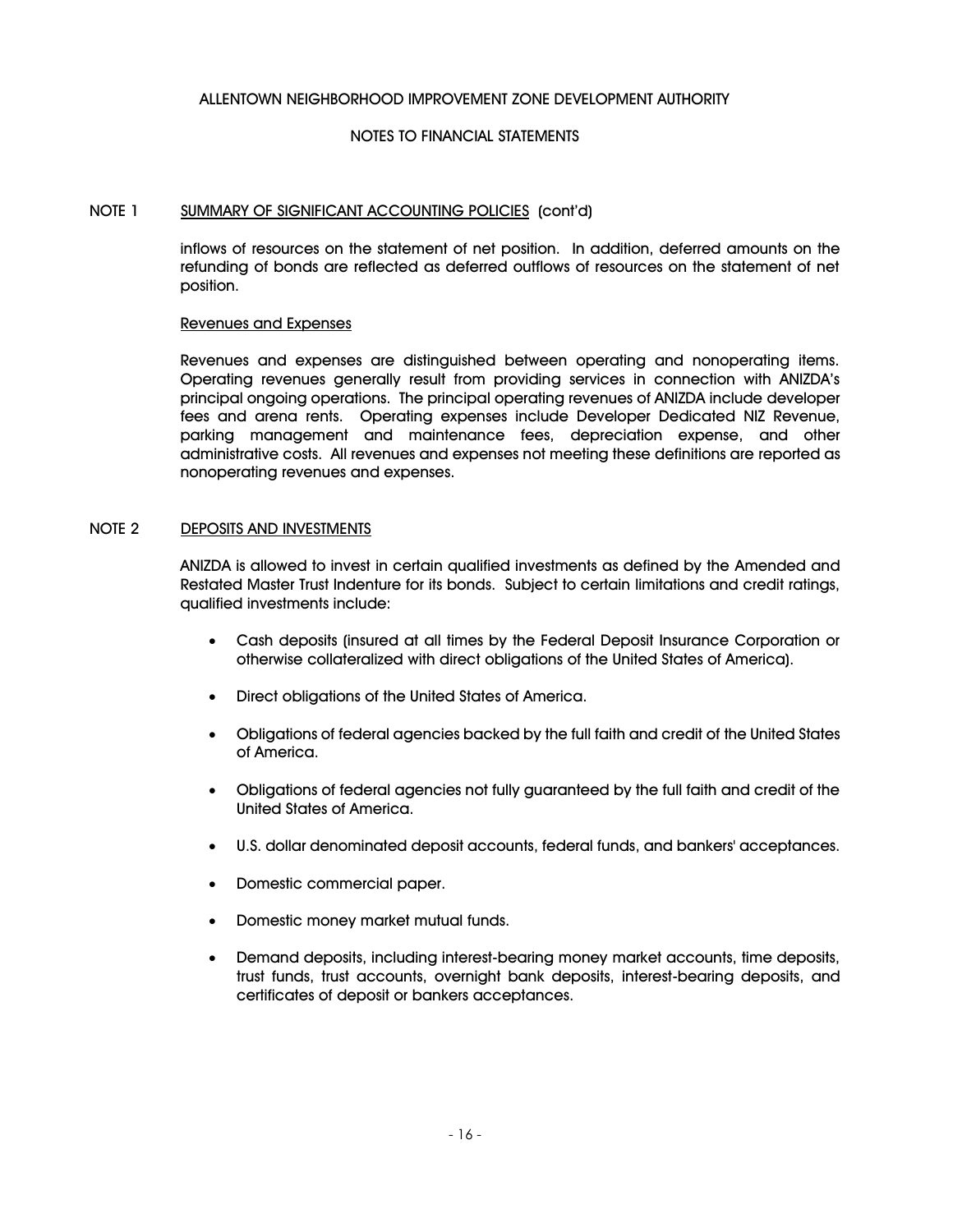## NOTES TO FINANCIAL STATEMENTS

## NOTE 2 DEPOSITS AND INVESTMENTS (cont'd)

- General obligations of states.
- Shares in the Pennsylvania Local Government Investment Trust ("PLGIT").

## **Deposits**

At December 31, 2021, the carrying amount of ANIZDA's deposits was \$8,930,751, and the bank balance was \$8,677,218. Of the bank balance, \$6,112,134 was insured by federal depository insurance, and \$2,269,875 was collateralized by pooled securities in accordance with Act 72 of 1971 ("Act 72"). At December 31, 2020, the carrying amount of ANIZDA's deposits was \$11,131,215, and the bank balance was \$11,357,432. Of the bank balance, \$6,687,477 was insured by federal depository insurance, and \$1,019,550 was collateralized by pooled securities in accordance with Act 72 of 1971 ("Act 72"). To the extent that deposits exceed federal insurance, the depositories must pledge as collateral obligations of the United States of America, the Commonwealth of Pennsylvania, or any political subdivision of the Commonwealth. Under Act 72, as amended, the depositories may meet this collateralization requirement by pooling appropriate securities to cover all public funds on deposit. The deposits collateralized in accordance with Act 72 were exposed to custodial credit risk because they were uninsured, and the collateral held by the depository's agent was not in ANIZDA's name.

As of December 31, 2021 and 2020, \$295,209 and \$3,650,405, respectively, of ANIZDA's deposits were invested in a domestic money market mutual fund managed by Goldman Sachs. Goldman Sachs is registered with the Securities and Exchange Commission and subject to regulatory oversight. The objective of the fund is to maintain a stable net asset value of \$1 per share. In addition, the fund is rated by nationally recognized rating organizations (Moody's Investors Service rating of Aaa-mf and Standard & Poor's rating of AAAm as of December 31, 2021 and 2020) and is subject to an independent annual audit.

## Investments

As of December 31, 2021 and 2020, ANIZDA held investments in the amount of \$34,178,522 and \$31,003,992, respectively.

The investments and maturities as of December 31, 2021 are summarized in the following chart:

|                                          |                            |                            |                                          | <b>Maturities</b>           |  |
|------------------------------------------|----------------------------|----------------------------|------------------------------------------|-----------------------------|--|
| Investment Type                          | <b>Fair Value</b>          | Level 1                    | Less Than<br>One year                    | One to<br><b>Five Years</b> |  |
| U.S. Treasury notes<br>U.S. Agency notes | \$14,164,244<br>20,014,278 | \$14,164,244<br>20,014,278 | \$14,164,244<br>$\overline{\phantom{0}}$ | 20,014,278                  |  |
| <b>TOTAL</b>                             | \$34,178,522               | \$34,178,522               | \$14,164,244                             | \$20,014,278                |  |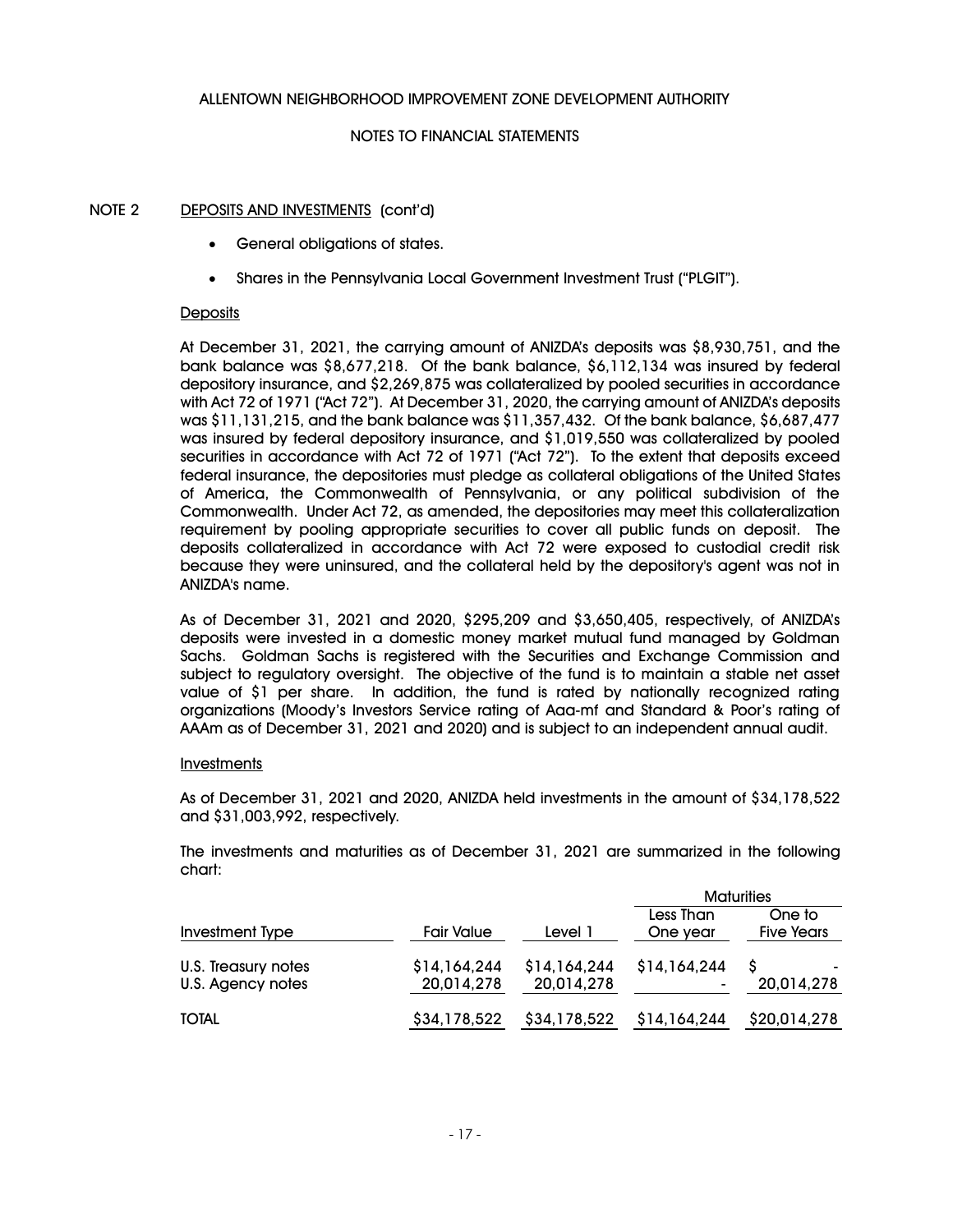## NOTES TO FINANCIAL STATEMENTS

## NOTE 2 DEPOSITS AND INVESTMENTS (cont'd)

The investments and maturities as of December 31, 2020 are summarized in the following chart:

|                                          |                           |                           |                       | <b>Maturities</b>           |
|------------------------------------------|---------------------------|---------------------------|-----------------------|-----------------------------|
| Investment Type                          | <b>Fair Value</b>         | Level 1                   | Less Than<br>One year | One to<br><b>Five Years</b> |
| U.S. Treasury notes<br>U.S. Agency notes | \$7,702,260<br>23,301,732 | \$7,702,260<br>23,301,732 | \$7,702,260           | 23,301,732                  |
| <b>TOTAL</b>                             | \$31,003,992              | \$31,003,992              | \$7,702,260           | \$23,301,732                |

#### Custodial Credit Risk

For an investment, custodial credit risk is the risk that, in the event of the failure of the counterparty, ANIZDA will not be able to recover the value of its investments or collateral security that are in the possession of an outside party. As of December 31, 2021 and 2020, none of ANIZDA's investments were subject to custodial credit risk.

#### Interest Rate Risk

The Master Trust Indenture and Amended and Restated Master Trust Indenture do not limit the maturity dates of investments. As of December 31, 2021 and 2020, all of ANIZDA's investments mature at various times through 2025.

## Credit Risk

The Master Trust Indenture and Amended and Restated Master Trust Indenture do not limit the credit ratings of investments.

As of December 31, 2021 and 2020, ANIZDA's investments in U.S. Treasury notes and U.S. Agency notes (Federal Home Loan Banks, Federal Farm Credit Banks Funding Corp, Federal Home Loans Mortgage Corp) are rated Aaa by Moody's Investors Service and AA+ by Standard & Poor's.

## NOTE 3 DEVELOPMENT OF THE ARENA BLOCK

City Center Investment Corporation ("CCIC"), Hammes Company Sports Development, Inc., the City, ANIZDA (successor to ACIDA by assignment), and City Center Wholesale LLC have entered into an Amended and Restated Arena Block Master Development Agreement, dated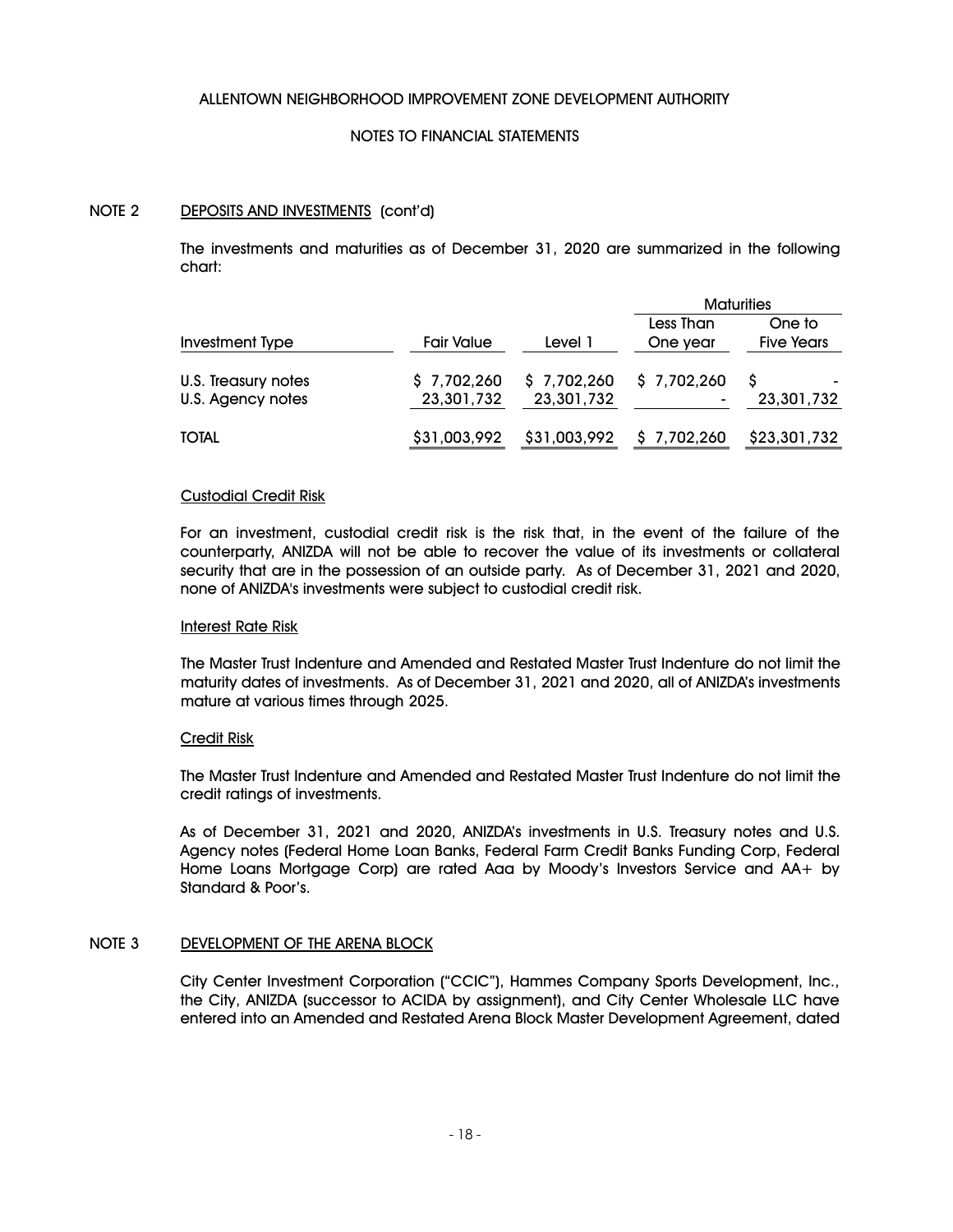## NOTES TO FINANCIAL STATEMENTS

## NOTE 3 DEVELOPMENT OF THE ARENA BLOCK (cont'd)

October 1, 2012, effective as of June 15, 2012, as amended. This agreement sets forth the terms amongst the parties for the purpose of coordinating various development, planning, permitting, and financing activities necessary to construct a mixed-use facility on a portion of the Arena Block, including the Arena Project. The Arena Block is located within the NIZ as defined in Note 1.

The Arena Project was the first phase of the development on the Arena Block, which was completed during 2014. The Arena Project includes a multipurpose arena (8,500 seats for hockey, with up to 10,000 seats for concerts), parking facilities, land acquisitions, site improvements, and the development of supporting infrastructure.

ANIZDA declared the Arena Block to be a condominium form of ownership, and the property was converted into nine separate units, all individually owned. The Condominium Instrument provides for the units to be numbered as Unit One ("the Arena Building"), Unit Two ("the Office Building"), Unit Three ("the Hotel"), Unit Four ("the North Parking Deck"), Unit Five ("the South Parking Structure"), Unit Six ("the Commercial Unit"), Unit Seven ("the Retail Unit"), Unit Eight ("the Arena Side Commercial Unit"), and Unit Nine ("the Streetside Commercial Unit").

ANIZDA retains ownership of the Arena Building, the North Parking Deck, the South Parking Structure, the Retail Unit, and the Arena Side Commercial Unit, which were completed in 2014. The Office Building, the Hotel, and the Streetside Commercial Unit are owned by CCIC. CCIC financed these projects separately.

## NOTE 4 ARENA LEASE

ANIZDA (successor to ACIDA by assignment) has entered into an agreement with BDH Development LLC ("the Arena Operator") for the lease of the arena and all installed equipment. The lease, which was amended in 2014, commenced on September 1, 2014 for an initial lease period of 29 years with two 10-year renewal options. The Arena Operator has an option to purchase the arena at the end of the lease term at a purchase price of 120 percent of the total arena development costs or fair market value, whichever is greater.

Under the terms of the agreement, the Arena Operator shall use and operate the arena for hosting all American Hockey League ("AHL") home games for the Phantoms, other AHL events, concerts, trade shows, and other events. All costs, charges, and expenses relating to the use, occupancy, repair, and maintenance of the arena, including but not limited to assessments for improvements, utilities and services, insurance, operation, maintenance, and repairs shall be paid by the Arena Operator. The Arena Operator is entitled to receive and retain all revenues (net of applicable taxes) from all events except for community events. The Arena Operator will also receive all revenues from sponsorship, naming rights and signage on or inside the arena.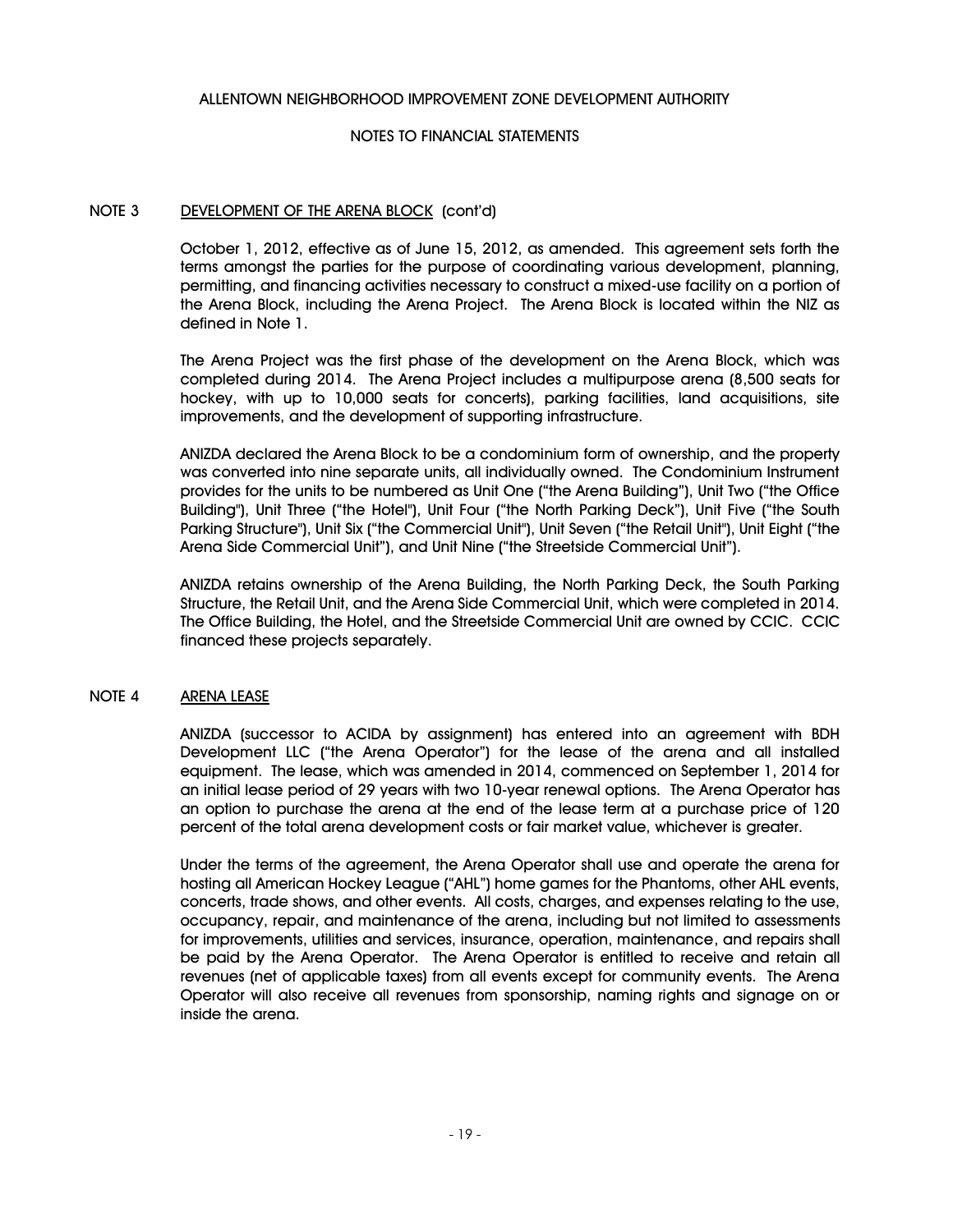## NOTES TO FINANCIAL STATEMENTS

#### NOTE 4 ARENA LEASE (cont'd)

ANIZDA shall establish a capital reserve fund as a segregated fund separate and apart from other funds received from the Operator. The Arena Operator will make deposits to the fund annually for qualified capital repairs and capital improvements, and non-routine maintenance or repairs.

As of December 31, 2021, lease payments to be received are as follows:

#### Year Ending December 31,

| 2022 | \$<br>449,167   |
|------|-----------------|
| 2023 | 446,667         |
| 2024 | 346,666         |
| 2025 | 150,000         |
| 2026 | 150,000         |
| 2027 | 150,000         |
| 2028 | 150,000         |
| 2029 | 150,000         |
| 2030 | 150,000         |
| 2031 | 150,000         |
| 2032 | 150,000         |
| 2033 | 150,000         |
| 2034 | 150,000         |
| 2035 | 150,000         |
| 2036 | 150,000         |
| 2037 | 150,000         |
| 2038 | 150,000         |
| 2039 | 150,000         |
| 2040 | 150,000         |
| 2041 | 150,000         |
| 2042 | 150,000         |
| 2043 | 100,000         |
|      |                 |
|      | \$<br>4,042,500 |

Revenue recognized under this lease for the years ended December 31, 2021 and 2020 was \$330,776 for both years. In addition, as of December 31, 2021 and 2020, a deferred inflow of resources in the amount of \$3,124,310 and \$3,005,086, respectively, was recognized for cumulative rents received in excess of the cumulative amount recognized as revenue under the straight-line method.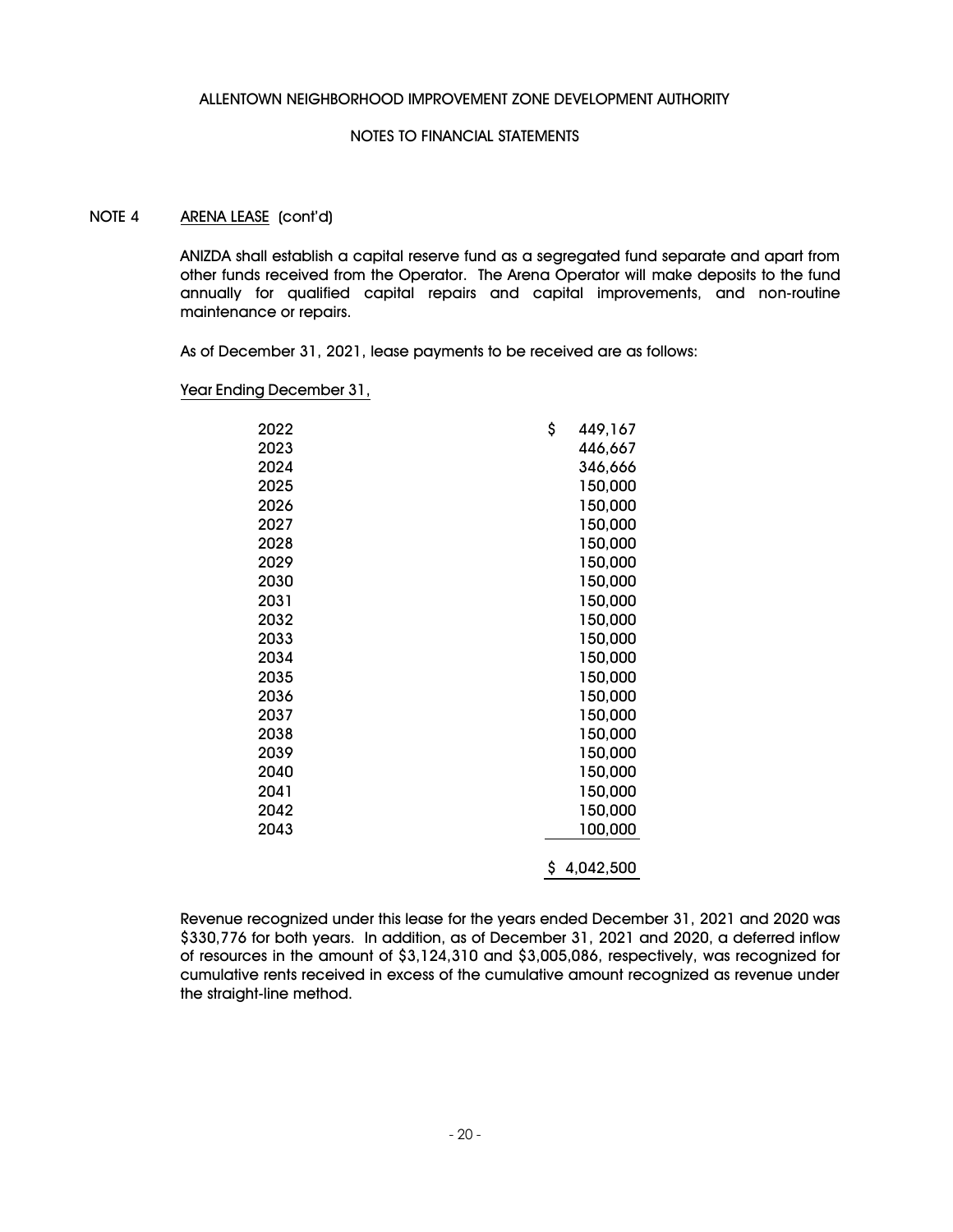## NOTES TO FINANCIAL STATEMENTS

## NOTE 5 PARKING FACILITY

ANIZDA has entered into an agreement with the Office and Hotel Developers for shared use with the Arena Operator of the parking facilities owned by ANIZDA. An exception is during arena events where the Arena Operator has sole use of a limited number of spaces in the parking facility. Under the terms of the agreement, ANIZDA will be responsible for the operation of the parking facilities and all repairs and maintenance.

ANIZDA will be compensated with a monthly management fee which will be equal to the direct operating costs and expenses of the parking facilities. This agreement commenced on September 1, 2014, shall continue for a period of 30 years, and shall automatically renew for additional three-year terms unless otherwise terminated by ANIZDA or the Office and Hotel Developers.

On September 1, 2014, ANIZDA entered into an agreement with the Allentown Parking Authority ("APA") for the operation of the parking facilities and all repairs and maintenance. ANIZDA compensates APA with a monthly management fee. ANIZDA is responsible for all direct operating expenses. The initial agreement term was for five years ending September 1, 2019 and subsequently operated on a year-year basis. This agreement was terminated effective December 31, 2021.

On December 31, 2021, to be effective as of January 1, 2022, ANIZDA entered into an agreement with Global Spectrum, L.P., d/b/a Spectra Venue Management ("Spectra"), as agent on behalf of BDH Development LLC for the management and maintenance of the parking facilities. The agreement term is for five years ending January 1, 2027. Per the terms of the agreement, ANIZDA will compensate Spectra with a monthly maintenance fee of \$4,635 for the services provided in the first year of the agreement. In each subsequent year, the maintenance fee shall increase by 3 percent over the prior year. In addition, ANIZDA shall compensate Spectra with a monthly management fee of \$3,167 during the first year of the agreement and in each subsequent year, the management fee shall increase by 3 percent over the prior year.

## NOTE 6 CAPITAL ASSETS

A summary of changes in ANIZDA's capital assets is as follows:

|                                    | 2021           |                  |                  |                |
|------------------------------------|----------------|------------------|------------------|----------------|
|                                    | <b>Balance</b> |                  |                  | <b>Balance</b> |
|                                    | 01/01/21       | <b>Additions</b> | <b>Deletions</b> | 12/31/21       |
| Assets not being depreciated:      |                |                  |                  |                |
| Land                               | \$42,483,747   |                  | $-S$             | \$42.483.747   |
| Total assets not being depreciated | 42,483,747     |                  |                  | 42.483.747     |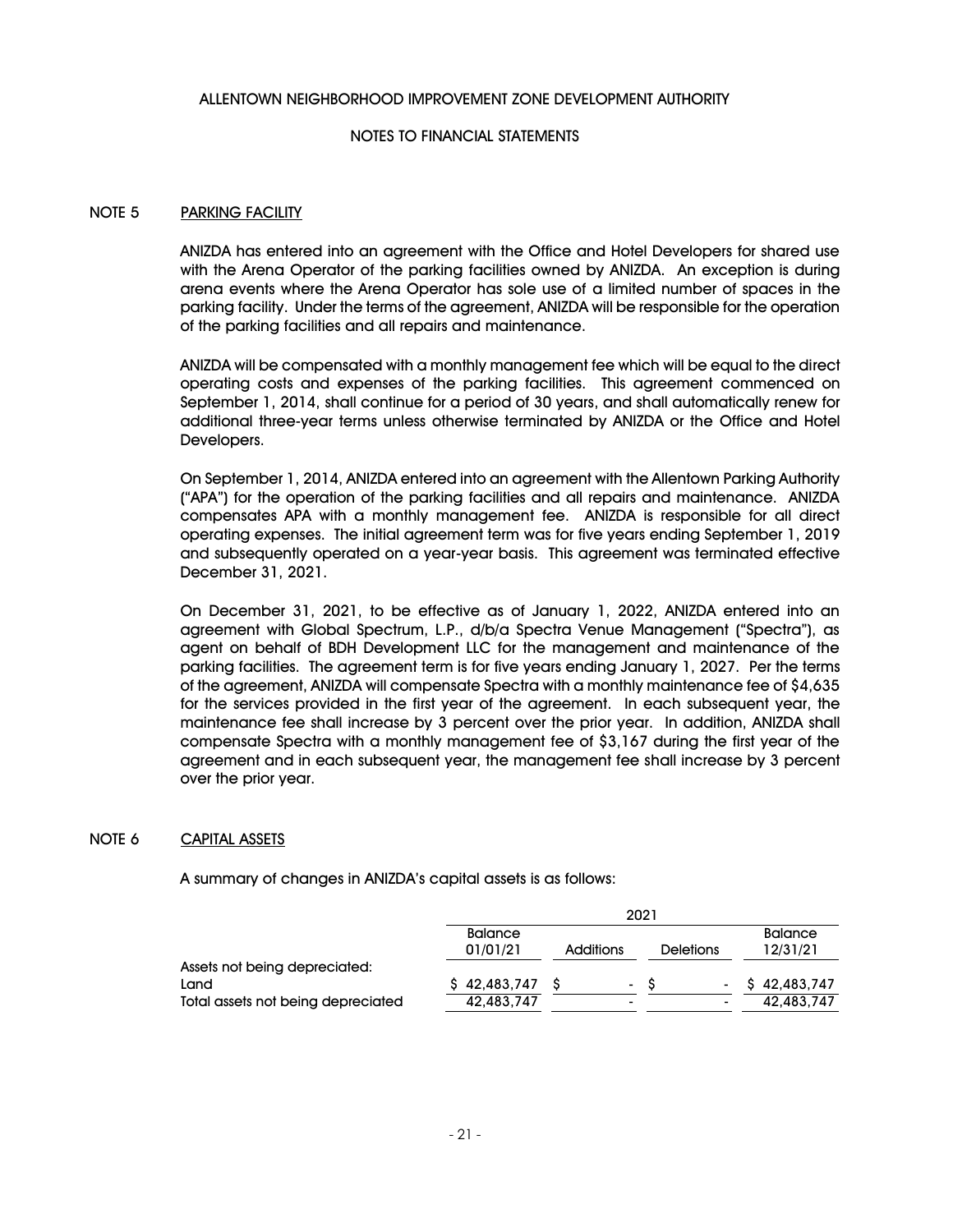#### NOTES TO FINANCIAL STATEMENTS

## NOTE 6 CAPITAL ASSETS (cont'd)

|                                     | 2021           |                |                  |                |
|-------------------------------------|----------------|----------------|------------------|----------------|
|                                     | <b>Balance</b> |                |                  | <b>Balance</b> |
| (cont'd)                            | 01/01/21       | Additions      | <b>Deletions</b> | 12/31/21       |
| Assets being depreciated:           |                |                |                  |                |
| <b>Buildings</b>                    | 158.433.789    |                |                  | 158.433.789    |
| Land improvements                   | 941.918        |                |                  | 941.918        |
| Equipment                           | 20.233.614     |                |                  | 20.233.614     |
| Leasehold improvements              | 106.691        |                |                  | 106.691        |
| Office equipment                    | 23.195         |                |                  | 23.195         |
| Total assets being depreciated      | 179.739.207    |                |                  | 179.739.207    |
| Accumulated depreciation            | (38,167,469)   | (6, 012, 251)  |                  | (44,179,720)   |
| Total assets being depreciated, net | 141,571,738    | (6, 012, 251)  |                  | 135.559.487    |
| <b>CAPITAL ASSETS, NET</b>          | \$184,055,485  | \$ (6,012,251) |                  | \$178,043,234  |

|                                     | 2020           |               |                  |                 |
|-------------------------------------|----------------|---------------|------------------|-----------------|
|                                     | <b>Balance</b> |               |                  | <b>Balance</b>  |
|                                     | 01/01/20       | Additions     | <b>Deletions</b> | 12/31/20        |
| Assets not being depreciated:       |                |               |                  |                 |
| Land                                | 42,483,747     | S             |                  | 42,483,747<br>s |
| Total assets not being depreciated  | 42.483.747     |               |                  | 42.483.747      |
| Assets being depreciated:           |                |               |                  |                 |
| <b>Buildings</b>                    | 158,433,789    |               |                  | 158.433.789     |
| Land improvements                   | 941.918        |               |                  | 941.918         |
| Equipment                           | 20.233.614     |               |                  | 20.233.614      |
| Leasehold improvements              | 106.691        |               |                  | 106.691         |
| Office equipment                    | 20.615         | 2.580         |                  | 23.195          |
| Total assets being depreciated      | 179.736.627    | 2.580         |                  | 179.739.207     |
| Accumulated depreciation            | (32,155,156)   | (6, 012, 313) |                  | (38, 167, 469)  |
| Total assets being depreciated, net | 147,581,471    | (6,009,733)   |                  | 141,571,738     |
| CAPITAL ASSETS, NET                 | \$190,065,218  | \$16,009,733] |                  | \$184,055,485   |

#### NOTE 7 BONDS PAYABLE

On October 2, 2012, ANIZDA issued Tax Revenue Bonds Series of 2012A and 2012B in the aggregate of \$224,380,000 (Series of 2012A - \$183,955,000 non-taxable and Series of 2012B - \$40,425,000 taxable), collectively referred to as "the bonds." The bonds were issued for the purpose of providing funds to develop the Arena Project. The bonds mature through May 1, 2042 and require semi-annual interest payments on May 1 and November 1 of each year, and annual principal payments on May 1 of each year. Interest rates on the bonds ranged from 4.12 percent to 5.67 percent. The bonds were secured by the NIZ revenues and rent payments made by the Arena Operator as described in Note 4.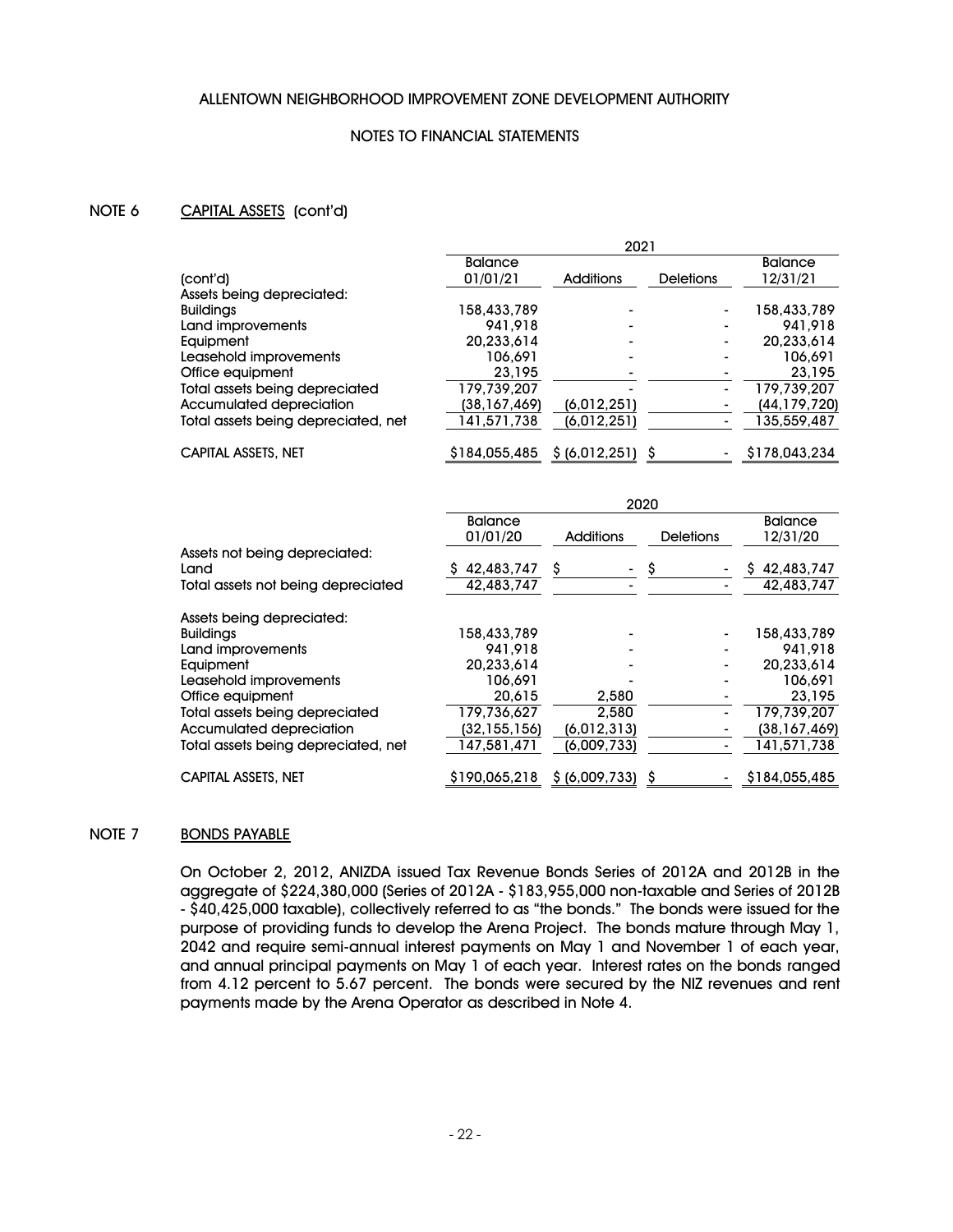## NOTES TO FINANCIAL STATEMENTS

#### NOTE 7 BONDS PAYABLE (cont'd)

On August 17, 2021, ANIZDA issued Tax Revenue Refunding Bonds, Series of 2021 in the amount of \$14,695,000 to currently refund all of the Series of 2012B bonds outstanding. The bonds mature through May 1, 2024 and require semi-annual interest payments on May 1 and November 1 of each year, and annual principal payments on May 1 of each year. Interest rates on the bonds range from 1.73 percent to 2.10 percent. The bonds are secured by the NIZ revenues. The refunding resulted in a cash flow savings of \$(852,772) and present value savings of \$(825,989).

A schedule of the changes in the bonds payable for the year ended December 31, 2021 is as follows:

|                                      | Outstanding<br>01/01/21      | <b>Additions</b>  | <b>Deletions</b>        | Outstanding<br>12/31/21                   | <b>Amount Due</b><br>in One Year |
|--------------------------------------|------------------------------|-------------------|-------------------------|-------------------------------------------|----------------------------------|
| <b>Bonds payable</b><br>Bond premium | \$202,355,000<br>6,290,910   | \$14,695,000<br>۰ | \$18,400,000<br>289.237 | \$198,650,000<br>6.001.673                | \$6.630.000<br>289.237           |
| Total                                | $$208,645,910$ $$14,695,000$ |                   |                         | $$18,689,237$ $$204,651,673$ $$6,919,237$ |                                  |

A schedule of the changes in the bonds payable for the year ended December 31, 2020 is as follows:

|                                             | Outstanding<br>01/01/20        | <b>Additions</b> | <b>Deletions</b>            | Outstanding<br>12/31/20                      | <b>Amount Due</b><br>in One Year |
|---------------------------------------------|--------------------------------|------------------|-----------------------------|----------------------------------------------|----------------------------------|
| <b>Bonds payable</b><br><b>Bond premium</b> | $$207,185,000$ \$<br>6.580.147 | ۰                | $-$ \$ 4.830.000<br>289.237 | \$202,355,000<br>6.290.910                   | \$ 5,095,000<br>289.237          |
| Total                                       | \$213,765,147                  |                  |                             | $-$ \$ 5,119,237 \$ 208,645,910 \$ 5,384,237 |                                  |

The bonds mature as follows:

| December 31. | Principal      | Interest        | Total         |  |
|--------------|----------------|-----------------|---------------|--|
| 2022         | Ş<br>6,630,000 | \$<br>9,466,890 | 16.096.890    |  |
| 2023         | 4,905,000      | 9,308,991       | 14,213,991    |  |
| 2024         | 6.955,000      | 9,136,055       | 16.091.055    |  |
| 2025         | 6,335,000      | 8,849,625       | 15.184.625    |  |
| 2026         | 6,655,000      | 8.524.875       | 15,179,875    |  |
| 2027 - 2031  | 38,775,000     | 37, 139, 125    | 75.914.125    |  |
| 2032 - 2036  | 49.780.000     | 26,123,750      | 75,903,750    |  |
| 2037 - 2041  | 63,925,000     | 11.982.375      | 75,907,375    |  |
| 2042         | 14.690.000     | 367,250         | 15,057,250    |  |
| Totals       | 198,650,000    | 120,898,936     | \$319,548,936 |  |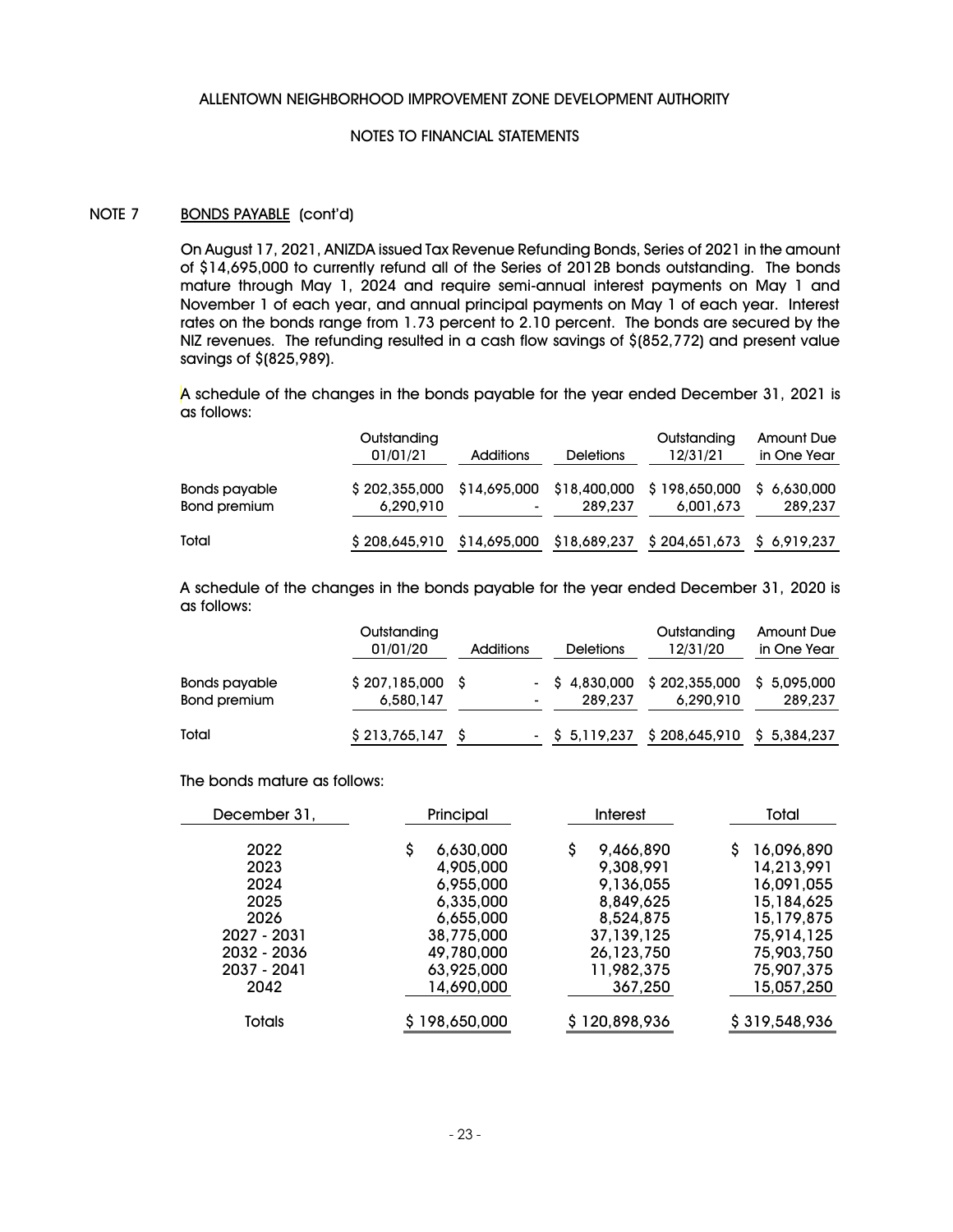#### NOTES TO FINANCIAL STATEMENTS

#### NOTE 8 CONDUIT DEBT

On February 24, 2020, ANIZDA entered into a Loan Agreement with ESSA Bank & Trust in the amount of \$16,753,997 for the purpose of refinancing two existing loans for EPC Allentown, LLC (a construction loan dated January 31, 2013 with an original principal amount of up to \$10,000,000 and a construction loan dated May 25, 2016 with an original principal amount of up \$13,515,000, both payable to BB&T). ANIZDA also entered into promissory notes providing for withdrawal of funds from the escrow account created under the Amended and Restated Escrow Agreement which provides an allocation of NIZ revenues for the purpose of paying down the loan. ANIZDA will have no liability for this loan other than the allocation of the Developer Dedicated NIZ Revenue. Accordingly, this loan is not reported as a liability in ANIZDA's financial statements. This loan is non-recourse debt to ANIZDA. As of December 31, 2021 and 2020, the balance of this loan was \$15,866,579 and \$16,318,097, respectively.

On February 13, 2013, ANIZDA entered into a construction loan agreement with BB&T (formerly National Penn Bank) in the amount of \$135,000,000 for the purpose of assisting with the financing needs of CCIC. The loan was increased to \$185,000,000 in October 2014 and to \$325,000,000 in August 2016 and reduced to \$125,000,000 in July 2017. In November 2021, the Accordion 1 to the agreement was exercised, and the loan increased by \$25,000,000. ANIZDA also entered into promissory notes providing for withdrawal of funds from the escrow account created under the Amended and Restated Escrow Agreement which provides an allocation of NIZ revenues for the purpose of paying down the loan. During 2018, this debt was purchased by M&T Bank from BB&T. ANIZDA will have no liability for this loan other than the allocation of the Developer Dedicated NIZ Revenue. Accordingly, this loan is not reported as a liability in ANIZDA's financial statements. This loan is a non-recourse debt to ANIZDA. As of December 31, 2021 and 2020, the balance of this loan was \$93,310,726 and \$63,417,089, respectively.

On October 11, 2013, ANIZDA entered into a construction loan agreement with BB&T (formerly National Penn Bank) in the amount of \$7,400,000 for the purpose of assisting with the financing needs of Schoens Allentown, LLC. During 2020, this debt was refinanced with Peoples Security Bank and Trust Company. ANIZDA also entered into promissory notes providing for withdrawal of funds from the escrow account created under the Amended and Restated Escrow Agreement which provides an allocation of NIZ revenues for the purpose of paying down the loan. ANIZDA will have no liability for this loan other than the allocation of the Developer Dedicated NIZ Revenue. Accordingly, this loan is not reported as a liability in ANIZDA's financial statements. This loan is a non-recourse debt to ANIZDA. As of December 31, 2021 and 2020, the balance of this loan was \$5,325,878 and \$5,626,266, respectively.

On July 29, 2014, ANIZDA entered into a Construction Loan Agreement with BB&T (formerly National Penn Bank) in the amount of \$4,800,000 for the purpose of assisting with the financing needs of Sacred Heart. During 2017, this debt was purchased by St. Luke's Hospital of Bethlehem, Pennsylvania from BB&T, as such the debt balances are with St. Luke's Hospital. ANIZDA also entered into a promissory note providing for withdrawal of funds from the escrow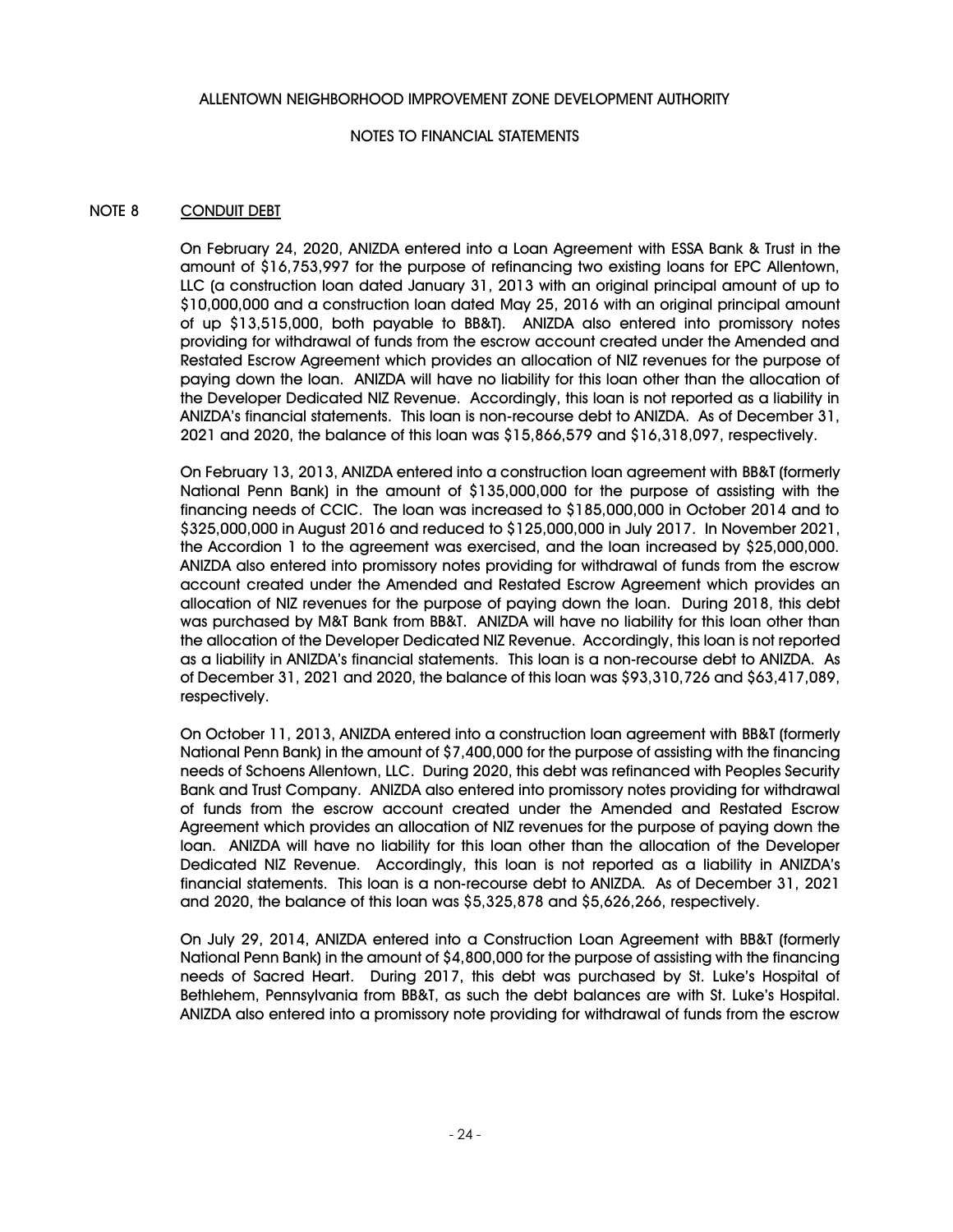## NOTES TO FINANCIAL STATEMENTS

## NOTE 8 CONDUIT DEBT (cont'd)

account created under the Amended and Restated Escrow Agreement which provides an allocation of NIZ revenues for the purpose of paying down the loan. ANIZDA will have no liability for this loan other than the allocation of the Developer Dedicated NIZ Revenue. Accordingly, this loan is not reported as a liability in ANIZDA's financial statements. This loan is non-recourse debt to ANIZDA. As of December 31, 2021 and 2020, the balance of this loan was \$3,948,865 and \$4,083,477, respectively.

On December 23, 2015, ANIZDA entered into a Construction Loan Agreement with Lafayette Ambassador Bank in the amount of \$6,249,600 for the purpose of assisting with the financing needs of The Waterfront Development Company. During 2019, Lafayette Ambassador Bank Merged into Fulton Bank. ANIZDA also entered into a promissory note providing for withdrawal of funds from the escrow account created under the Amended and Restated Escrow Agreement which provides an allocation of NIZ revenues for the purpose of paying down the loan. ANIZDA will have no liability for this loan other than the allocation of the Developer Dedicated NIZ Revenue. Accordingly, this loan is not reported as a liability in ANIZDA's financial statements. This loan is non-recourse debt to ANIZDA. As of December 31, 2021 and 2020, the balance of this loan was \$0 and \$5,542,277, respectively.

On December 19, 2016, ANIZDA entered into a Construction Loan Agreement with ESSA Bank and Trust in the amount of \$5,300,000 for the purpose of assisting with the financing needs of the Allentown Parking Authority. ANIZDA also entered into promissory notes providing for withdrawal of funds from the escrow account created under the Amended and Restated Escrow Agreement which provides an allocation of NIZ revenues for the purpose of paying down the loan. ANIZDA will have no liability for this loan other than the allocation of the Developer Dedicated NIZ Revenue. Accordingly, this loan is not reported as a liability in ANIZDA's financial statements. This loan is non-recourse debt to ANIZDA. As of December 31, 2021 and 2020, the balance of this loan was \$3,452,190 and \$3,897,213, respectively.

On June 15, 2017, ANIZDA issued Tax Revenue Bonds Series of 2017 in the amount of \$210,165,000 for the purpose of refunding certain indebtedness previously issued by ANIZDA to fund improvements within the NIZ relating to projects developed by CCIC. ANIZDA also entered into promissory notes providing for withdrawal of funds from the escrow account created under the Amended and Restated Escrow Agreement which provides an allocation of NIZ revenues for the purpose of paying down the loan. ANIZDA will have no liability for this bond other than the allocation of the Developer Dedicated NIZ Revenue. Accordingly, this bond is not reported as a liability in ANIZDA's financial statements. This bond is non-recourse debt to ANIZDA. As of December 31, 2021 and 2020, the balance of this bond was \$195,510,000 and \$200,640,000 respectively.

On December 22, 2017, ANIZDA entered into a Construction Loan Agreement with Peoples Security Bank & Trust in the amount of \$2,478,223 for the purpose of assisting with the financing needs of the Trust Building, Inc. and Vault 634, LLC. ANIZDA also entered into promissory notes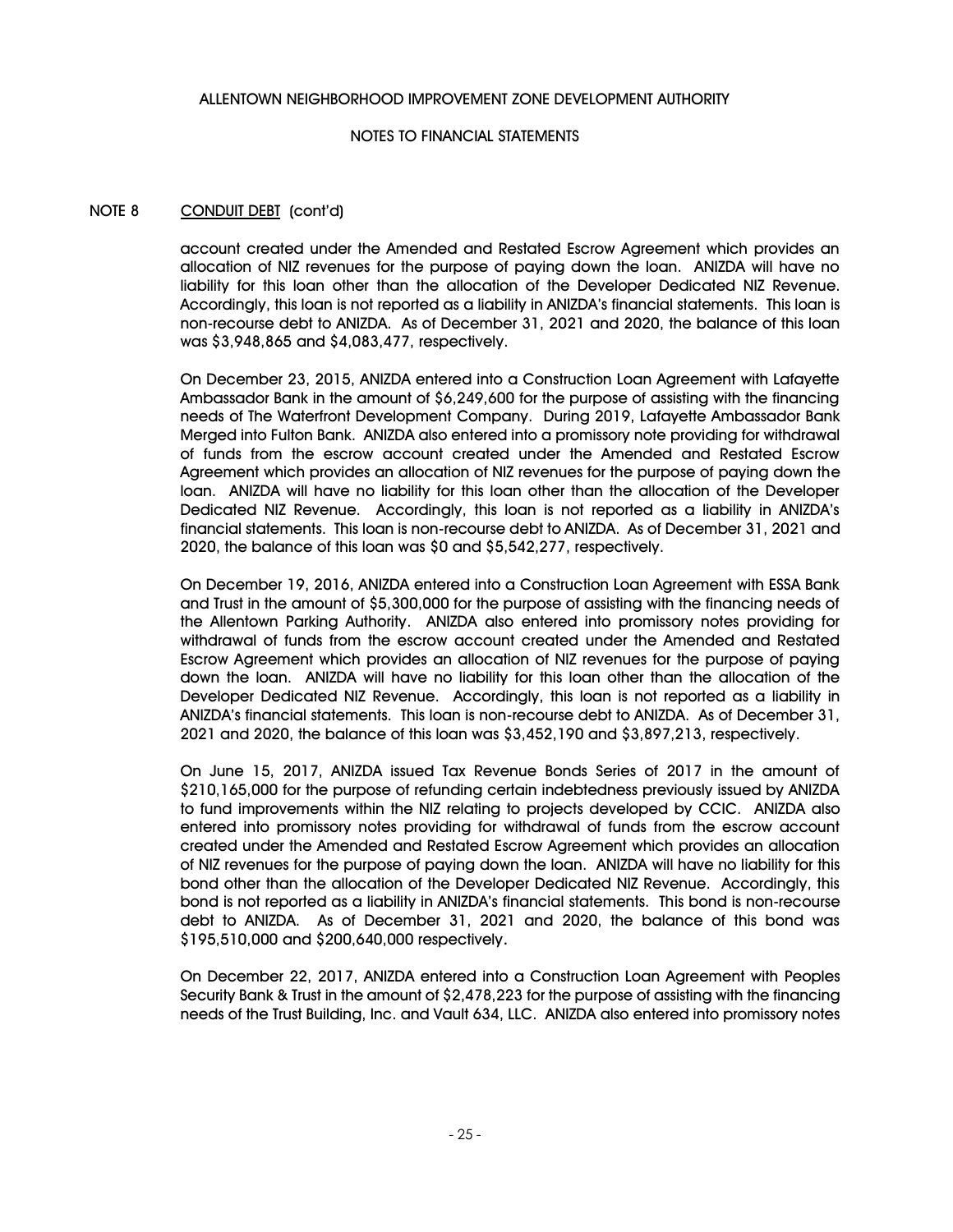## NOTES TO FINANCIAL STATEMENTS

## NOTE 8 CONDUIT DEBT (cont'd)

providing for withdrawal of funds from the escrow account created under the Amended and Restated Escrow Agreement which provides an allocation of NIZ revenues for the purpose of paying down the loan. ANIZDA will have no liability for this loan other than the allocation of the Developer Dedicated NIZ Revenue. Accordingly, this loan is not reported as a liability in ANIZDA's financial statements. This loan is non-recourse debt to ANIZDA. As of December 31, 2021 and 2020, the balance of this loan was \$2,310,065 and \$2,395,961, respectively.

On April 18, 2018, ANIZDA issued Tax Revenue Bonds Series of 2018 in the amount of \$99,690,000 for the purpose of refunding certain indebtedness previously issued by ANIZDA to fund improvements within the NIZ relating to projects developed by CCIC. ANIZDA also entered into promissory notes providing for withdrawal of funds from the escrow account created under the Amended and Restated Escrow Agreement which provides an allocation of NIZ revenues for the purpose of paying down the loan. ANIZDA will have no liability for these bonds other than the allocation of the Developer Dedicated NIZ Revenue. Accordingly, these bonds are not reported as a liability in ANIZDA's financial statements. These bonds are nonrecourse debt to ANIZDA. As of December 31, 2021 and 2020, the balance of these bonds was \$94,830,000 and \$97,320,000, respectively.

On June 19, 2018, ANIZDA entered into a Construction Loan Agreement with First Keystone Community Bank in the amount of \$9,000,000 for the purpose of assisting with the financing needs of Americus Investors, LP and Americus Hotel, LLC. ANIZDA also entered into promissory notes providing for withdrawal of funds from the escrow account created under the Amended and Restated Escrow Agreement which provides an allocation of NIZ revenues for the purpose of paying down the loan. ANIZDA will have no liability for this loan other than the allocation of the Developer Dedicated NIZ Revenue. Accordingly, this loan is not reported as a liability in ANIZDA's financial statements. This loan is non-recourse debt to ANIZDA. As of December 31, 2021 and 2020, the balance of this loan was \$8,935,728 and \$8,397,060, respectively.

On December 28, 2018, ANIZDA issued Tax Revenue Bonds Series of 2018 in the amount of \$147,995,000 for the purpose of refunding certain indebtedness previously issued by ANIZDA to fund improvements within the NIZ relating to projects developed by CCIC. ANIZDA also entered into promissory notes providing for withdrawal of funds from the escrow account created under the Amended and Restated Escrow Agreement which provides an allocation of NIZ revenues for the purpose of paying down the loan. ANIZDA will have no liability for these bonds other than the allocation of the Developer Dedicated NIZ Revenue. Accordingly, these bonds are not reported as a liability in ANIZDA's financial statements. These bonds are nonrecourse debt to ANIZDA. As of December 31, 2021 and 2020, the balance of these bonds was \$140,890,000 and \$144,535,000, respectively.

On January 25, 2021, ANIZDA issued \$61,455,000 in Senior Tax Revenue Bonds, Series of 2021 (615 Waterfront Project) for the purpose of assisting the financing needs of The Waterfront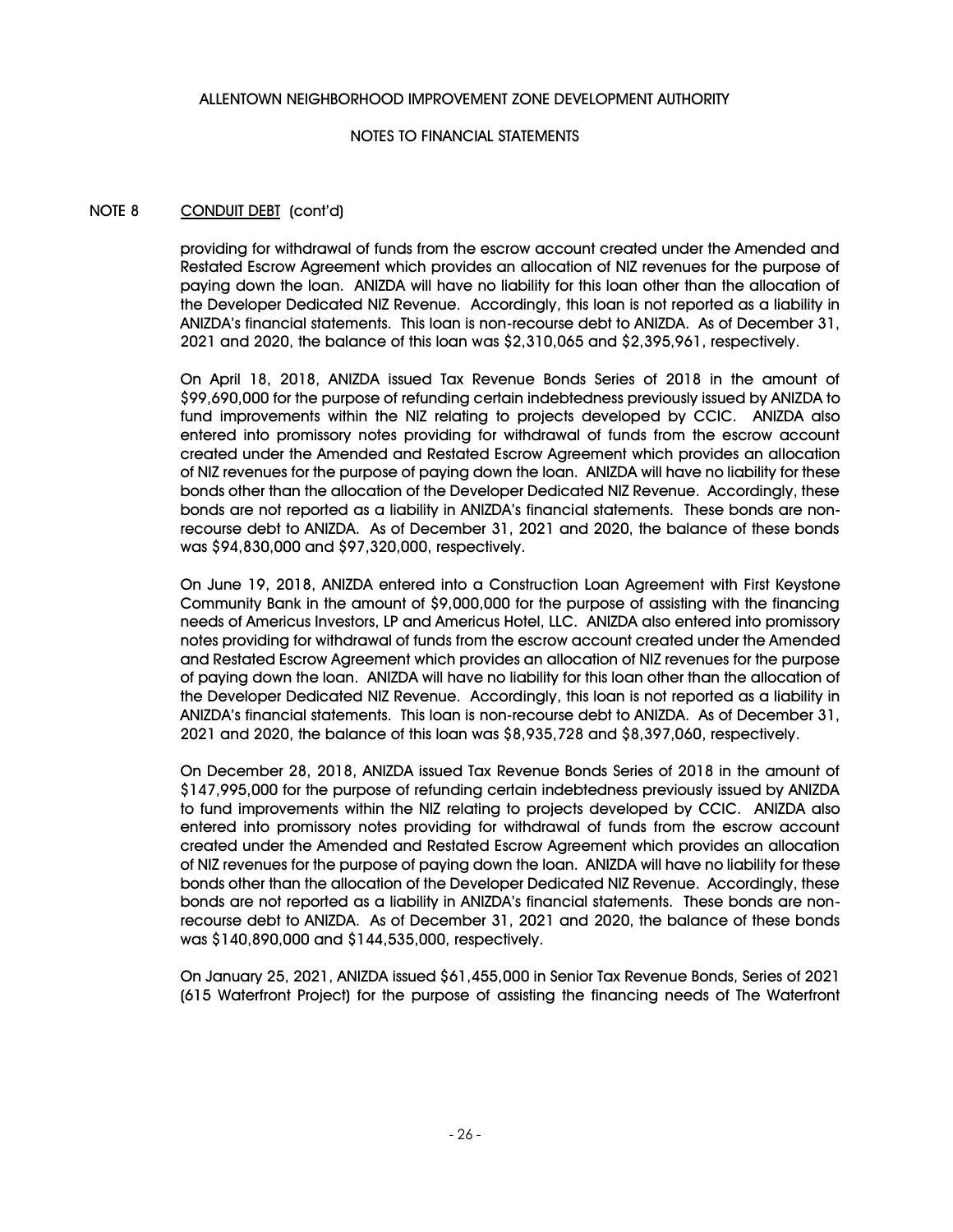## NOTES TO FINANCIAL STATEMENTS

## NOTE 8 CONDUIT DEBT (cont'd)

Development Company. ANIZDA also entered into promissory notes providing for withdrawal of funds from the escrow account created under the Amended and Restated Escrow Agreement which provides an allocation of NIZ revenues for the purpose of paying down the loan. ANIZDA will have no liability for this loan other than the allocation of the Developer Dedicated NIZ Revenue. Accordingly, this loan is not reported as a liability in ANIZDA's financial statements. These bonds are non-recourse debt to ANIZDA. As of December 31, 2021, the balance of these bonds was \$60,300,000.

## NOTE 9 ALLOCATION GUARANTY

On November 2, 2021, ANIZDA entered into an obligation providing a guaranty of allocation with People's Security Bank & Trust Company for the purpose of assisting with the financing needs of Lehigh River Development Corp. I, LLC and Lehigh River Development Corp. II, LLC. The guaranty is security for the loan and a limited obligation of ANIZDA to allocate funds to the escrow account payable solely from the project tax revenues.

## NOTE 10 NIZ REVENUES AND DEVELOPER DEDICATED NIZ REVENUE

The Commonwealth transfers NIZ revenues attributed to the previous calendar year to ANIZDA each March. In addition, as disclosed in Notes 8 and 9, ANIZDA provides an allocation of NIZ revenues ("Developer Dedicated NIZ Revenue") to private developers for the purpose of paying down their loans and bonds on approved capital projects in the NIZ. The purpose of this subsidy is to encourage development in the NIZ.

As of December 31, 2021, ANIZDA was due \$72,563,318 (net of \$22,000,000 due back to the Commonwealth of Pennsylvania and local governmental entities based on the determination of excess NIZ revenue for calendar year 2021, as defined by the Amended and Restated Master Trust Indenture) from the Commonwealth for the 2021 calendar tax year. The \$22,000,000 in excess NIZ revenue for calendar year 2021 was paid in May 2022 and accrued in the 2021 financial statements.

As of December 31, 2020, ANIZDA was due \$58,074,213 (net of \$20,206,729 due back to the Commonwealth of Pennsylvania and local governmental entities based on the determination of excess NIZ revenue for calendar year 2020, as defined by the Master Trust Indenture) from the Commonwealth for the 2020 calendar tax year. The \$20,206,729 in excess NIZ revenue for calendar year 2020 was paid in May 2021 and accrued in the 2020 financial statements. An additional \$7,742,207 in year-end excess NIZ revenue was remitted to Commonwealth of Pennsylvania, and \$297,468 to the City of Allentown related to calendar year 2019. The remittances of these funds occurred in 2020 and are reflected in the 2020 financial statements.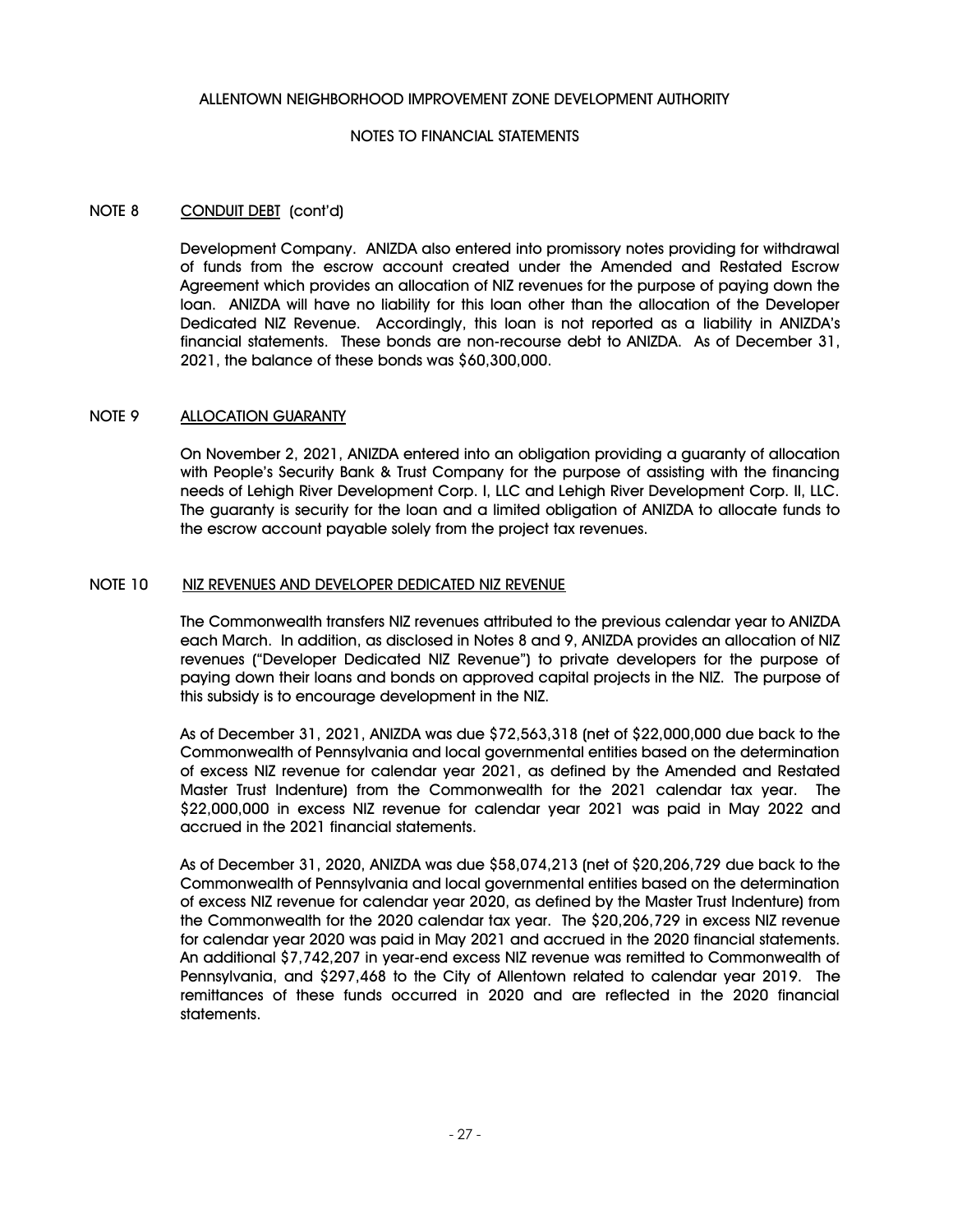## NOTES TO FINANCIAL STATEMENTS

## NOTE 10 NIZ REVENUES AND DEVELOPER DEDICATED NIZ REVENUE (cont'd)

Calendar year 2021 Developer Dedicated NIZ Revenue amounted to \$50,877,875, and calendar year 2020 Developer Dedicated NIZ Revenue amounted to \$43,258,357. Both amounts have been reflected as liabilities called Developer Dedicated NIZ Revenue payable in ANIZDA's statement of net position as of December 31, 2021 and 2020, respectively.

## NOTE 11 RESTRICTED ASSETS

As of December 31, 2021 and 2020, restricted cash equivalents and investments in the amount of \$36,645,620 and \$35,902,245, respectively, are restricted for the repayment of debt in accordance with the Master Trust Indenture and the Amended and Restated Master Trust Indenture, respectively, and specific projects within the Neighborhood Improvement Zone.

## NOTE 12 NET INVESTMENT IN CAPITAL ASSETS

A schedule of net investment in capital assets as of December 31, 2021 is as follows:

| Total capital assets, net                     | \$178,043,234              |
|-----------------------------------------------|----------------------------|
| Less: bonds payable, net                      | (204, 651, 673)            |
| Plus: deferred amount of refunding            | 831.746                    |
|                                               |                            |
| <b>Total Net Investment in Capital Assets</b> | $\frac{1}{2}$ (25,776,693) |

A schedule of net investment in capital assets as of December 31, 2020 is as follows:

| Total capital assets, net                | \$184,055,485              |
|------------------------------------------|----------------------------|
| Less: bonds payable, net                 | (208, 645, 910)            |
| Total Net Investment in Capital Assets I | $\frac{1}{2}$ (24,590,425) |

#### NOTE 13 PUBLIC IMPROVEMENT INVESTMENT PROGRAM

ANIZDA has entered into agreements with project sponsors and public property owners under the ANIZDA Public Improvement Investment Program. Under these agreements, ANIZDA will provide funding for public improvement projects. During the years ended December 31, 2021 and 2020, ANIZDA incurred expenses amounting to \$2,326,034 and \$120,757, respectively, related to public improvement projects. These expenses have not been capitalized as ANIZDA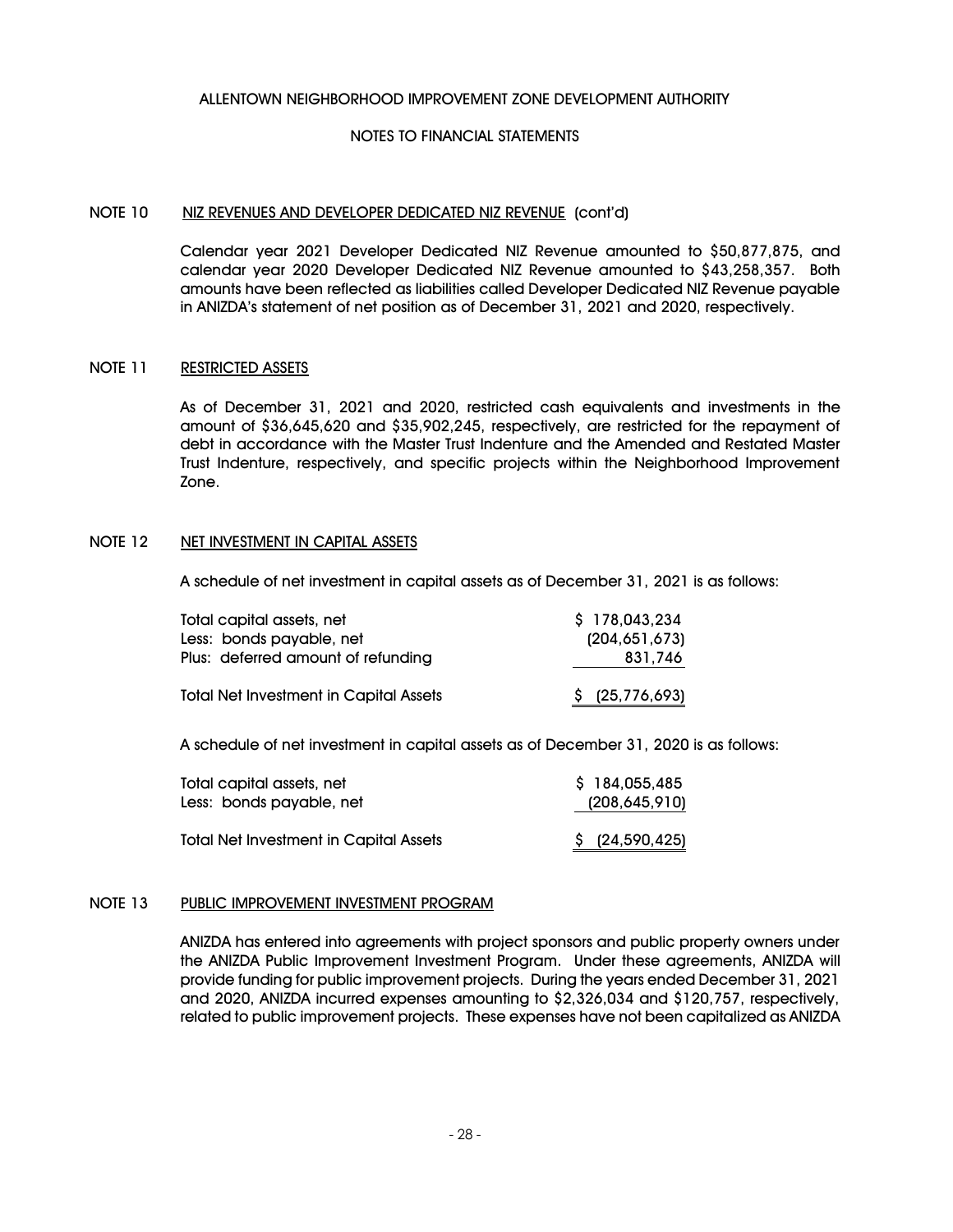## NOTES TO FINANCIAL STATEMENTS

#### NOTE 13 PUBLIC IMPROVEMENT INVESTMENT PROGRAM (cont'd)

only acts as a funding agent for the cost of construction and will have no responsibility for maintenance or upkeep after completion of the projects.

#### NOTE 14 LEASE

ANIZDA leases office space under an operating lease at 5 North Front Street, Allentown, Pennsylvania. The lease was executed on December 28, 2016 and expired on December 31, 2021. ANIZDA is currently on a month-to-month lease for this space.

Also, ANIZDA entered in a lease with Great America Financial Services for a copier machine, executed on December 8, 2017. This lease will expire on December 8, 2022.

Future minimum lease payments are as follows:

Year Ending December 31

2022 \$ 1,072

## NOTE 15 REVOLVING CREDIT FACILITY

On December 29, 2017, ANIZDA opened a revolving credit facility in the amount of \$10,000,000 with Peoples Security Bank & Trust secured by ANIZDA's capital projects fund with a maturity date of May 31, 2020. During the current year, the terms of the credit facility were modified, extending the maturity date to June 15, 2025. Outstanding amounts bear interest at a rate equal to the monthly LIBOR rate (0.11 percent at December 31, 2021) plus two and three quarters percent (2.75 percent) per annum. However, the interest rate charged shall in no event be less than three and one quarter percent (3.25 percent). The annual payment on the credit facility shall be an amount equal to the lesser of the outstanding facility proceeds, or \$2,000,000 plus, if ANIZDA shall so request at its discretion, an amount equal to any shortfall in payment in any prior year which is still outstanding including fees and charges. The outstanding balance on this credit facility was \$4,033,733 and \$2,000,000 at December 31, 2021 and 2020, respectively.

## NOTE 16 CONTINGENCY

ANIZDA is subject to various disputes and legal proceedings which arise in the normal course of its operations. In the opinion of management, the amount of ultimate liability with respect to these activities will not be material to ANIZDA's financial condition. At December 31, 2021, there were no contingencies reported.